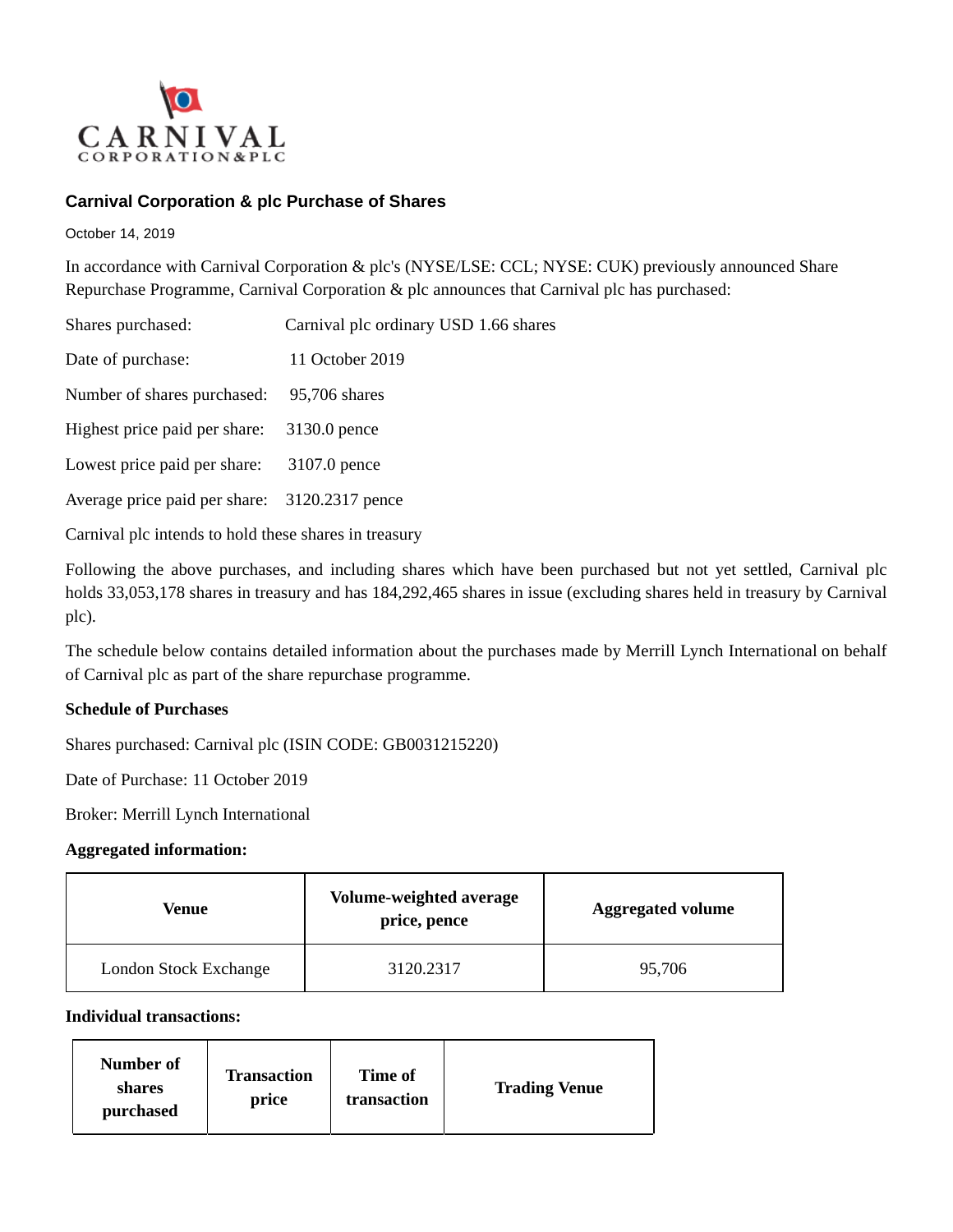| 43  | 3119.00 | 8:31:51 | <b>London Stock Exchange</b> |
|-----|---------|---------|------------------------------|
| 54  | 3119.00 | 8:31:51 | London Stock Exchange        |
| 146 | 3119.00 | 8:31:51 | <b>London Stock Exchange</b> |
| 146 | 3119.00 | 8:31:51 | <b>London Stock Exchange</b> |
| 9   | 3118.00 | 8:33:29 | <b>London Stock Exchange</b> |
| 55  | 3118.00 | 8:33:29 | <b>London Stock Exchange</b> |
| 145 | 3118.00 | 8:33:29 | <b>London Stock Exchange</b> |
| 200 | 3118.00 | 8:33:29 | <b>London Stock Exchange</b> |
| 31  | 3118.00 | 8:35:33 | <b>London Stock Exchange</b> |
| 41  | 3118.00 | 8:35:33 | <b>London Stock Exchange</b> |
| 98  | 3118.00 | 8:35:33 | <b>London Stock Exchange</b> |
| 102 | 3118.00 | 8:35:33 | <b>London Stock Exchange</b> |
| 159 | 3118.00 | 8:35:33 | <b>London Stock Exchange</b> |
| 5   | 3116.00 | 8:35:51 | <b>London Stock Exchange</b> |
| 91  | 3116.00 | 8:35:51 | <b>London Stock Exchange</b> |
| 91  | 3116.00 | 8:35:51 | <b>London Stock Exchange</b> |
| 110 | 3116.00 | 8:35:51 | <b>London Stock Exchange</b> |
| 110 | 3116.00 | 8:35:51 | <b>London Stock Exchange</b> |
| 42  | 3115.00 | 8:36:53 | <b>London Stock Exchange</b> |
| 47  | 3115.00 | 8:36:53 | <b>London Stock Exchange</b> |
| 53  | 3115.00 | 8:36:53 | <b>London Stock Exchange</b> |
| 148 | 3115.00 | 8:36:53 | <b>London Stock Exchange</b> |
| 201 | 3115.00 | 8:36:53 | <b>London Stock Exchange</b> |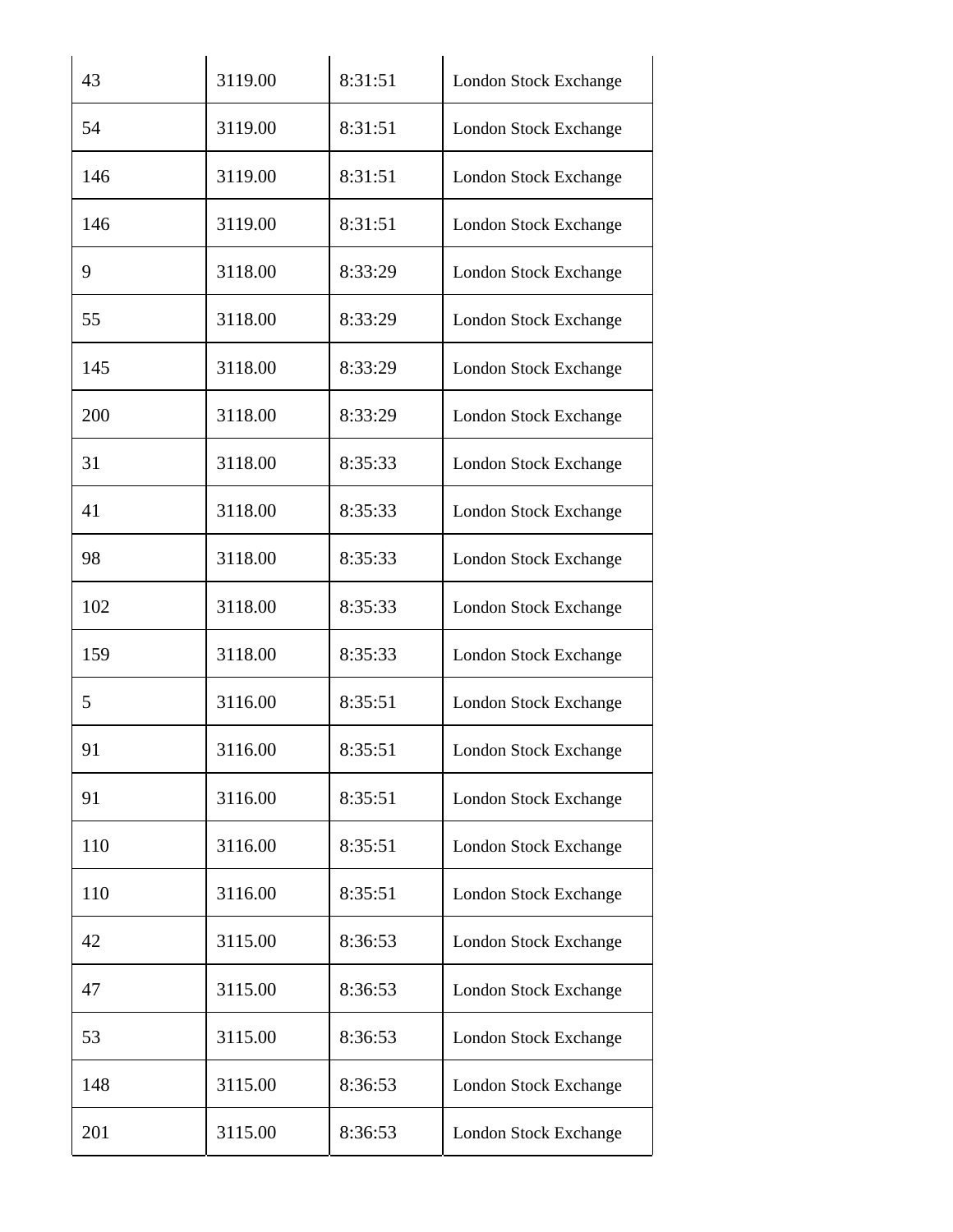| 7   | 3117.00 | 8:39:50 | <b>London Stock Exchange</b> |
|-----|---------|---------|------------------------------|
| 97  | 3117.00 | 8:39:50 | <b>London Stock Exchange</b> |
| 186 | 3117.00 | 8:39:50 | <b>London Stock Exchange</b> |
| 193 | 3117.00 | 8:39:50 | <b>London Stock Exchange</b> |
| 200 | 3117.00 | 8:39:50 | <b>London Stock Exchange</b> |
| 201 | 3117.00 | 8:39:50 | <b>London Stock Exchange</b> |
| 14  | 3119.00 | 8:42:21 | <b>London Stock Exchange</b> |
| 15  | 3119.00 | 8:42:21 | <b>London Stock Exchange</b> |
| 60  | 3119.00 | 8:42:21 | <b>London Stock Exchange</b> |
| 83  | 3120.00 | 8:42:21 | <b>London Stock Exchange</b> |
| 93  | 3119.00 | 8:42:21 | <b>London Stock Exchange</b> |
| 93  | 3119.00 | 8:42:21 | London Stock Exchange        |
| 149 | 3120.00 | 8:42:21 | <b>London Stock Exchange</b> |
| 187 | 3119.00 | 8:42:21 | <b>London Stock Exchange</b> |
| 201 | 3120.00 | 8:42:21 | <b>London Stock Exchange</b> |
| 56  | 3116.00 | 8:43:54 | <b>London Stock Exchange</b> |
| 92  | 3116.00 | 8:43:54 | <b>London Stock Exchange</b> |
| 145 | 3116.00 | 8:43:54 | <b>London Stock Exchange</b> |
| 201 | 3116.00 | 8:43:54 | <b>London Stock Exchange</b> |
| 20  | 3120.00 | 8:48:55 | London Stock Exchange        |
| 20  | 3120.00 | 8:48:55 | <b>London Stock Exchange</b> |
| 41  | 3120.00 | 8:48:55 | <b>London Stock Exchange</b> |
| 181 | 3120.00 | 8:48:55 | <b>London Stock Exchange</b> |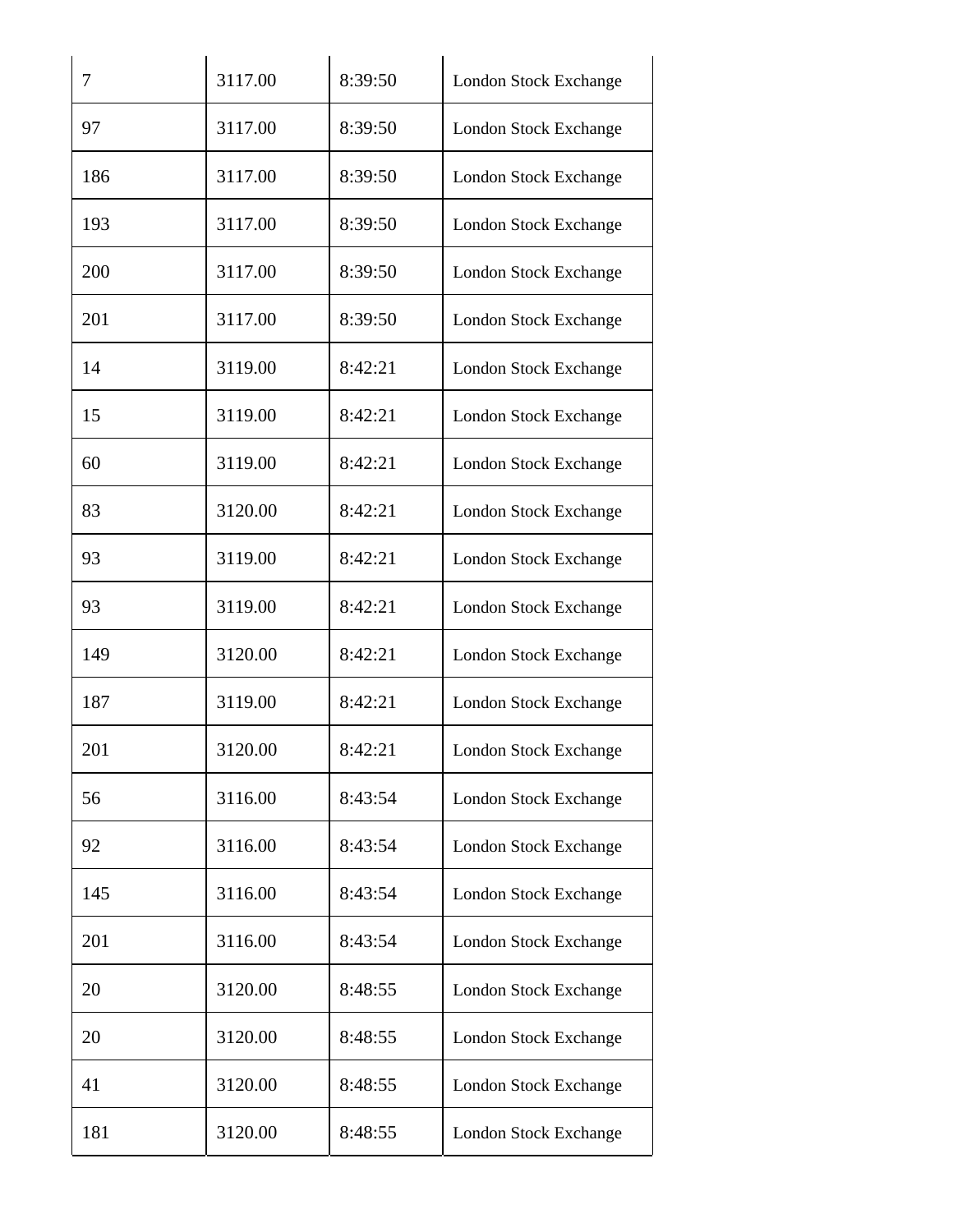| 201 | 3120.00 | 8:48:55 | London Stock Exchange        |
|-----|---------|---------|------------------------------|
| 13  | 3119.00 | 8:49:02 | <b>London Stock Exchange</b> |
| 51  | 3119.00 | 8:49:02 | <b>London Stock Exchange</b> |
| 52  | 3119.00 | 8:49:02 | <b>London Stock Exchange</b> |
| 97  | 3119.00 | 8:49:02 | <b>London Stock Exchange</b> |
| 149 | 3119.00 | 8:49:02 | <b>London Stock Exchange</b> |
| 188 | 3119.00 | 8:49:02 | <b>London Stock Exchange</b> |
| 200 | 3119.00 | 8:49:02 | <b>London Stock Exchange</b> |
| 201 | 3119.00 | 8:49:02 | <b>London Stock Exchange</b> |
| 16  | 3119.00 | 8:50:04 | <b>London Stock Exchange</b> |
| 60  | 3119.00 | 8:50:04 | London Stock Exchange        |
| 201 | 3119.00 | 8:50:04 | London Stock Exchange        |
| 201 | 3119.00 | 8:50:04 | <b>London Stock Exchange</b> |
| 200 | 3118.00 | 8:51:09 | <b>London Stock Exchange</b> |
| 4   | 3118.00 | 8:51:30 | <b>London Stock Exchange</b> |
| 29  | 3118.00 | 8:51:30 | <b>London Stock Exchange</b> |
| 46  | 3118.00 | 8:51:30 | <b>London Stock Exchange</b> |
| 167 | 3118.00 | 8:51:30 | <b>London Stock Exchange</b> |
| 200 | 3118.00 | 8:52:41 | <b>London Stock Exchange</b> |
| 281 | 3118.00 | 8:52:41 | <b>London Stock Exchange</b> |
| 44  | 3119.00 | 8:53:45 | <b>London Stock Exchange</b> |
| 44  | 3119.00 | 8:53:45 | <b>London Stock Exchange</b> |
| 79  | 3119.00 | 8:53:45 | <b>London Stock Exchange</b> |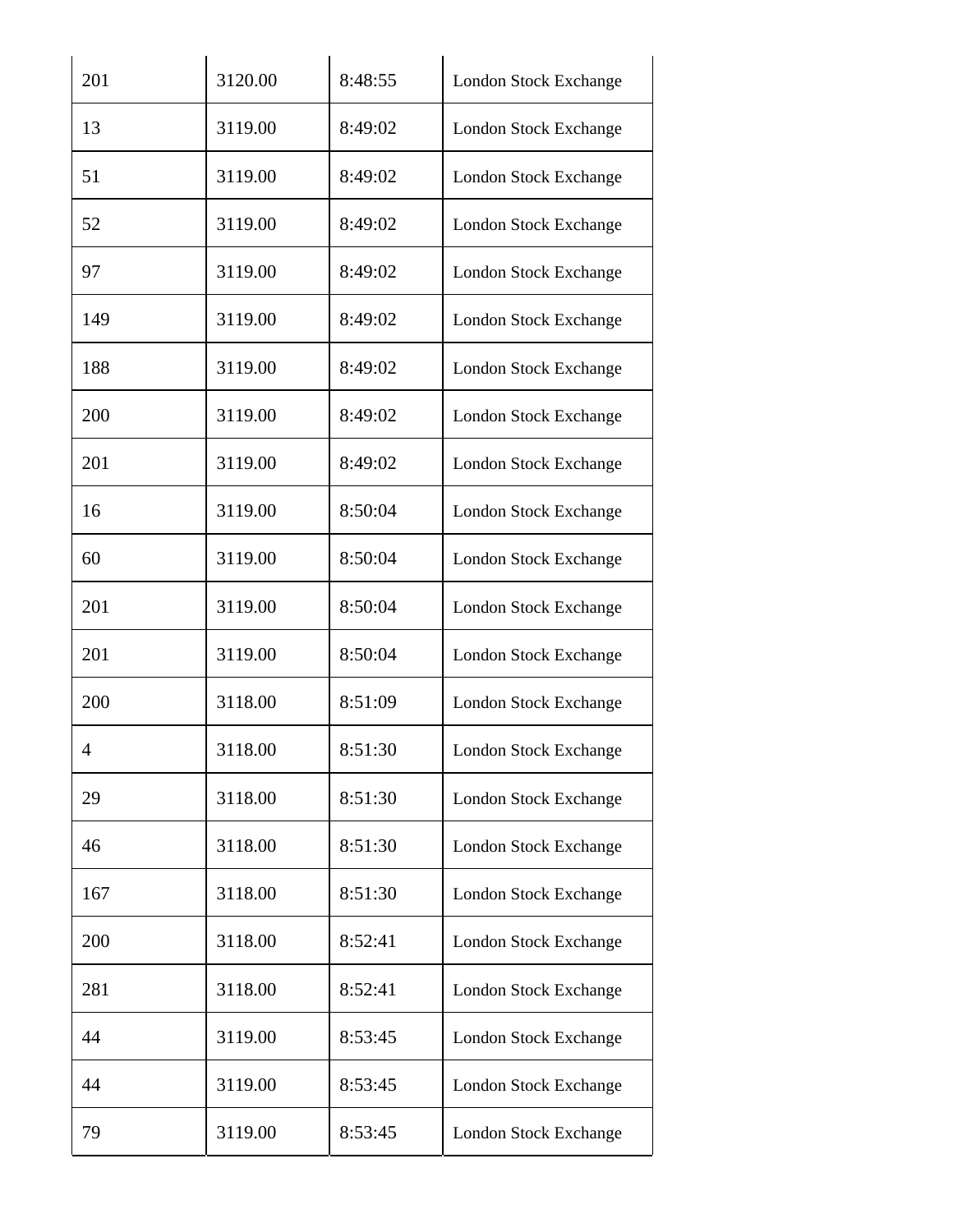| 157 | 3119.00 | 8:53:45 | <b>London Stock Exchange</b> |
|-----|---------|---------|------------------------------|
| 157 | 3119.00 | 8:53:45 | <b>London Stock Exchange</b> |
| 1   | 3119.00 | 8:56:45 | <b>London Stock Exchange</b> |
| 4   | 3119.00 | 8:56:45 | <b>London Stock Exchange</b> |
| 18  | 3119.00 | 8:56:45 | <b>London Stock Exchange</b> |
| 26  | 3119.00 | 8:56:45 | <b>London Stock Exchange</b> |
| 40  | 3119.00 | 8:56:45 | <b>London Stock Exchange</b> |
| 42  | 3119.00 | 8:56:45 | <b>London Stock Exchange</b> |
| 44  | 3119.00 | 8:56:45 | <b>London Stock Exchange</b> |
| 57  | 3119.00 | 8:56:45 | <b>London Stock Exchange</b> |
| 62  | 3119.00 | 8:56:45 | <b>London Stock Exchange</b> |
| 84  | 3119.00 | 8:56:45 | London Stock Exchange        |
| 84  | 3119.00 | 8:56:45 | <b>London Stock Exchange</b> |
| 112 | 3119.00 | 8:56:45 | <b>London Stock Exchange</b> |
| 116 | 3119.00 | 8:56:45 | London Stock Exchange        |
| 144 | 3119.00 | 8:56:45 | <b>London Stock Exchange</b> |
| 156 | 3119.00 | 8:56:45 | <b>London Stock Exchange</b> |
| 200 | 3119.00 | 8:56:45 | <b>London Stock Exchange</b> |
| 201 | 3119.00 | 8:56:45 | <b>London Stock Exchange</b> |
| 84  | 3117.00 | 8:59:22 | London Stock Exchange        |
| 116 | 3117.00 | 8:59:27 | <b>London Stock Exchange</b> |
| 11  | 3119.00 | 9:01:05 | <b>London Stock Exchange</b> |
| 37  | 3119.00 | 9:01:05 | <b>London Stock Exchange</b> |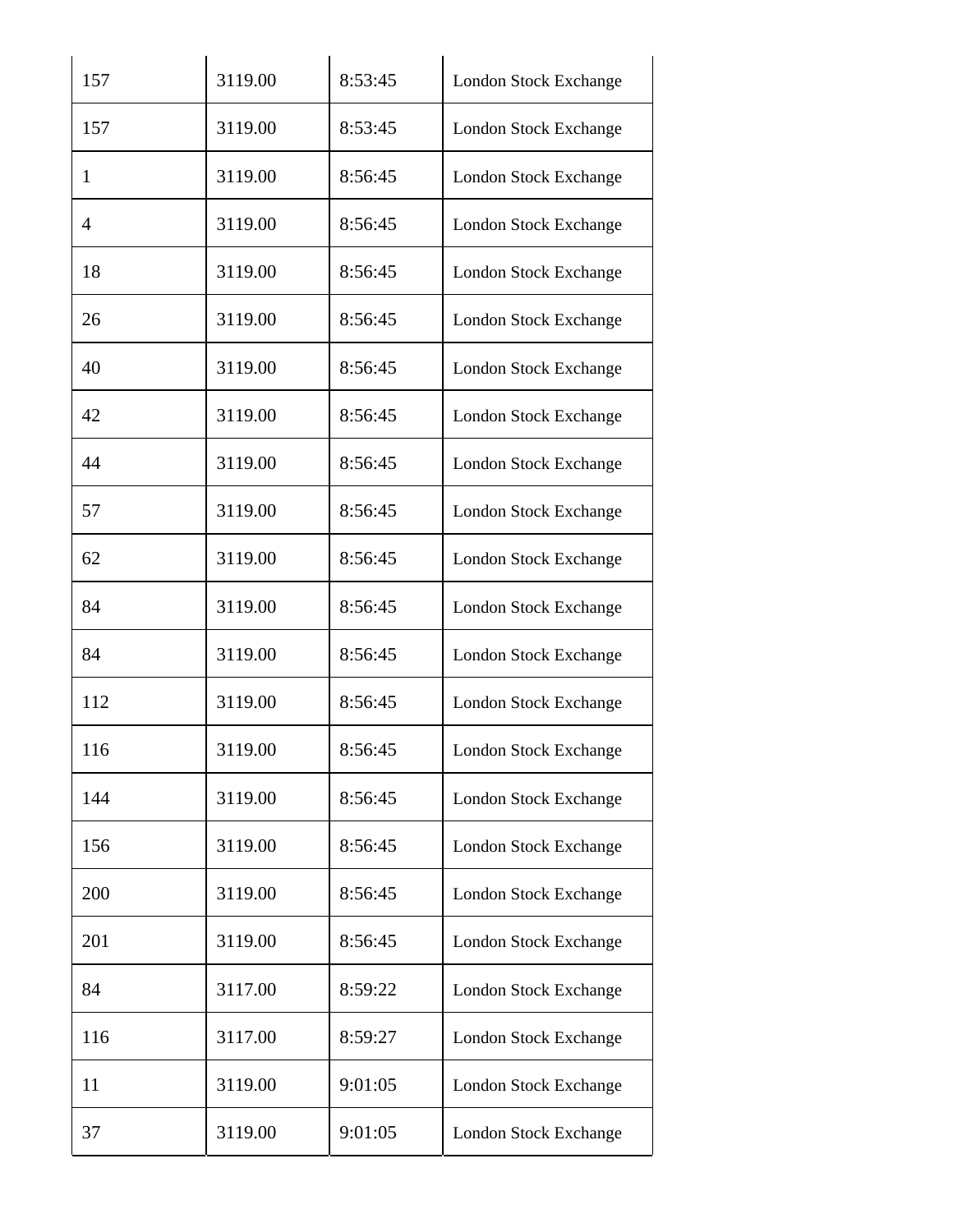| 60           | 3119.00 | 9:01:05 | London Stock Exchange        |
|--------------|---------|---------|------------------------------|
| 75           | 3119.00 | 9:01:05 | <b>London Stock Exchange</b> |
| 75           | 3119.00 | 9:01:05 | <b>London Stock Exchange</b> |
| 125          | 3119.00 | 9:01:05 | <b>London Stock Exchange</b> |
| 125          | 3119.00 | 9:01:05 | <b>London Stock Exchange</b> |
| 200          | 3119.00 | 9:01:05 | <b>London Stock Exchange</b> |
| 200          | 3119.00 | 9:01:05 | <b>London Stock Exchange</b> |
| 201          | 3119.00 | 9:01:05 | <b>London Stock Exchange</b> |
| 201          | 3119.00 | 9:01:05 | <b>London Stock Exchange</b> |
| 189          | 3118.00 | 9:01:17 | <b>London Stock Exchange</b> |
| 201          | 3118.00 | 9:01:17 | <b>London Stock Exchange</b> |
| 37           | 3117.00 | 9:01:19 | London Stock Exchange        |
| 200          | 3117.00 | 9:01:19 | <b>London Stock Exchange</b> |
| 200          | 3117.00 | 9:02:50 | <b>London Stock Exchange</b> |
| 197          | 3117.00 | 9:02:51 | London Stock Exchange        |
| 52           | 3117.00 | 9:04:11 | <b>London Stock Exchange</b> |
| 82           | 3117.00 | 9:04:11 | <b>London Stock Exchange</b> |
| 118          | 3117.00 | 9:04:11 | <b>London Stock Exchange</b> |
| 200          | 3117.00 | 9:04:11 | <b>London Stock Exchange</b> |
| $\mathbf{1}$ | 3117.00 | 9:05:10 | <b>London Stock Exchange</b> |
| 15           | 3117.00 | 9:05:10 | <b>London Stock Exchange</b> |
| 30           | 3117.00 | 9:05:10 | <b>London Stock Exchange</b> |
| 186          | 3117.00 | 9:05:10 | <b>London Stock Exchange</b> |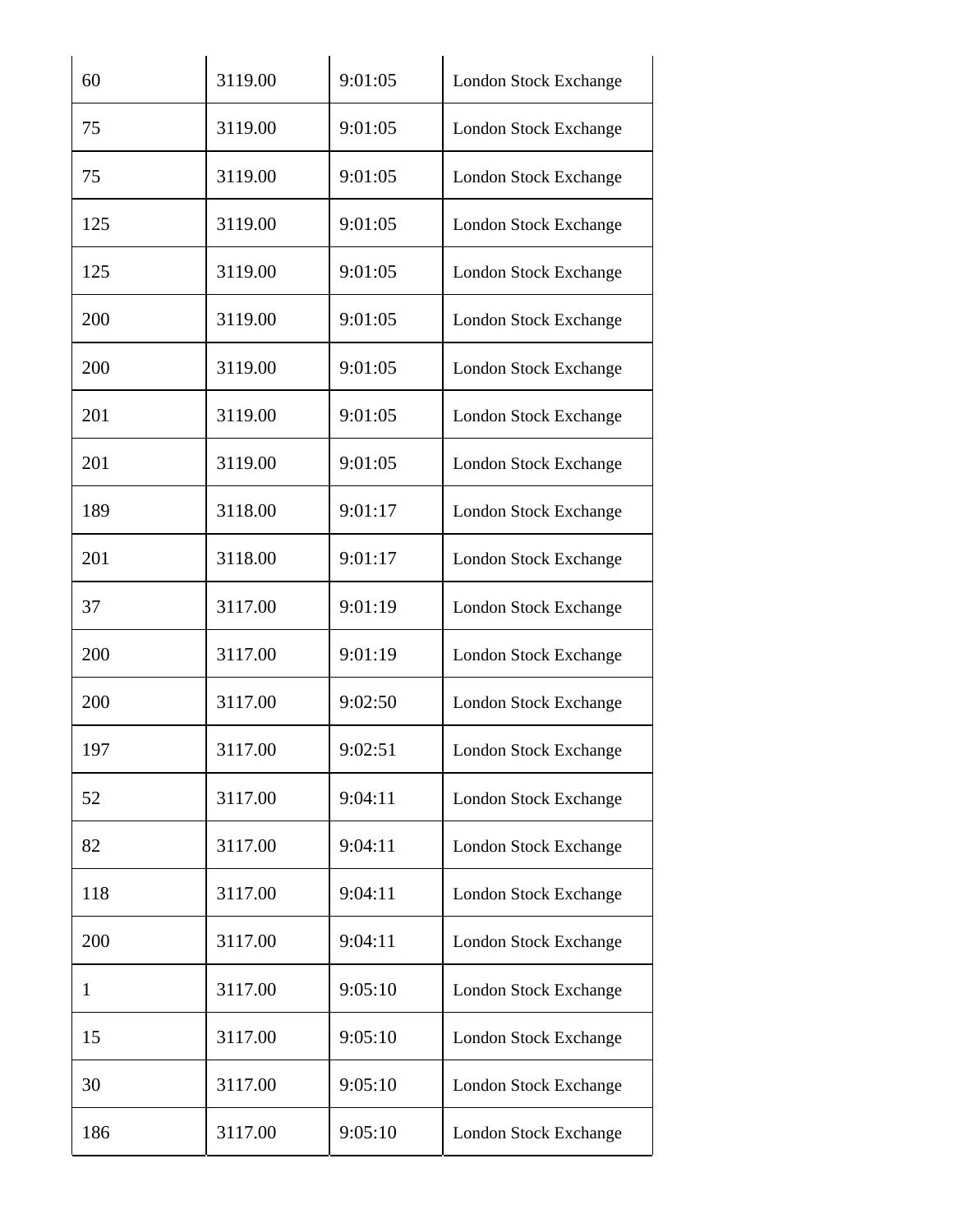| 200 | 3117.00 | 9:05:10 | <b>London Stock Exchange</b> |
|-----|---------|---------|------------------------------|
| 120 | 3117.00 | 9:06:04 | London Stock Exchange        |
| 144 | 3117.00 | 9:06:04 | <b>London Stock Exchange</b> |
| 200 | 3117.00 | 9:06:04 | <b>London Stock Exchange</b> |
| 196 | 3117.00 | 9:06:37 | <b>London Stock Exchange</b> |
| 200 | 3117.00 | 9:06:37 | London Stock Exchange        |
| 28  | 3116.00 | 9:07:29 | <b>London Stock Exchange</b> |
| 33  | 3116.00 | 9:07:29 | <b>London Stock Exchange</b> |
| 56  | 3116.00 | 9:07:29 | <b>London Stock Exchange</b> |
| 172 | 3116.00 | 9:07:29 | London Stock Exchange        |
| 200 | 3116.00 | 9:07:29 | <b>London Stock Exchange</b> |
| 30  | 3117.00 | 9:09:37 | <b>London Stock Exchange</b> |
| 52  | 3117.00 | 9:09:37 | <b>London Stock Exchange</b> |
| 71  | 3117.00 | 9:09:37 | <b>London Stock Exchange</b> |
| 100 | 3117.00 | 9:09:37 | London Stock Exchange        |
| 201 | 3117.00 | 9:09:37 | <b>London Stock Exchange</b> |
| 9   | 3116.00 | 9:10:05 | <b>London Stock Exchange</b> |
| 61  | 3116.00 | 9:10:05 | <b>London Stock Exchange</b> |
| 79  | 3116.00 | 9:10:05 | <b>London Stock Exchange</b> |
| 122 | 3116.00 | 9:10:05 | <b>London Stock Exchange</b> |
| 192 | 3116.00 | 9:10:05 | <b>London Stock Exchange</b> |
| 24  | 3120.00 | 9:11:54 | <b>London Stock Exchange</b> |
| 29  | 3120.00 | 9:11:54 | <b>London Stock Exchange</b> |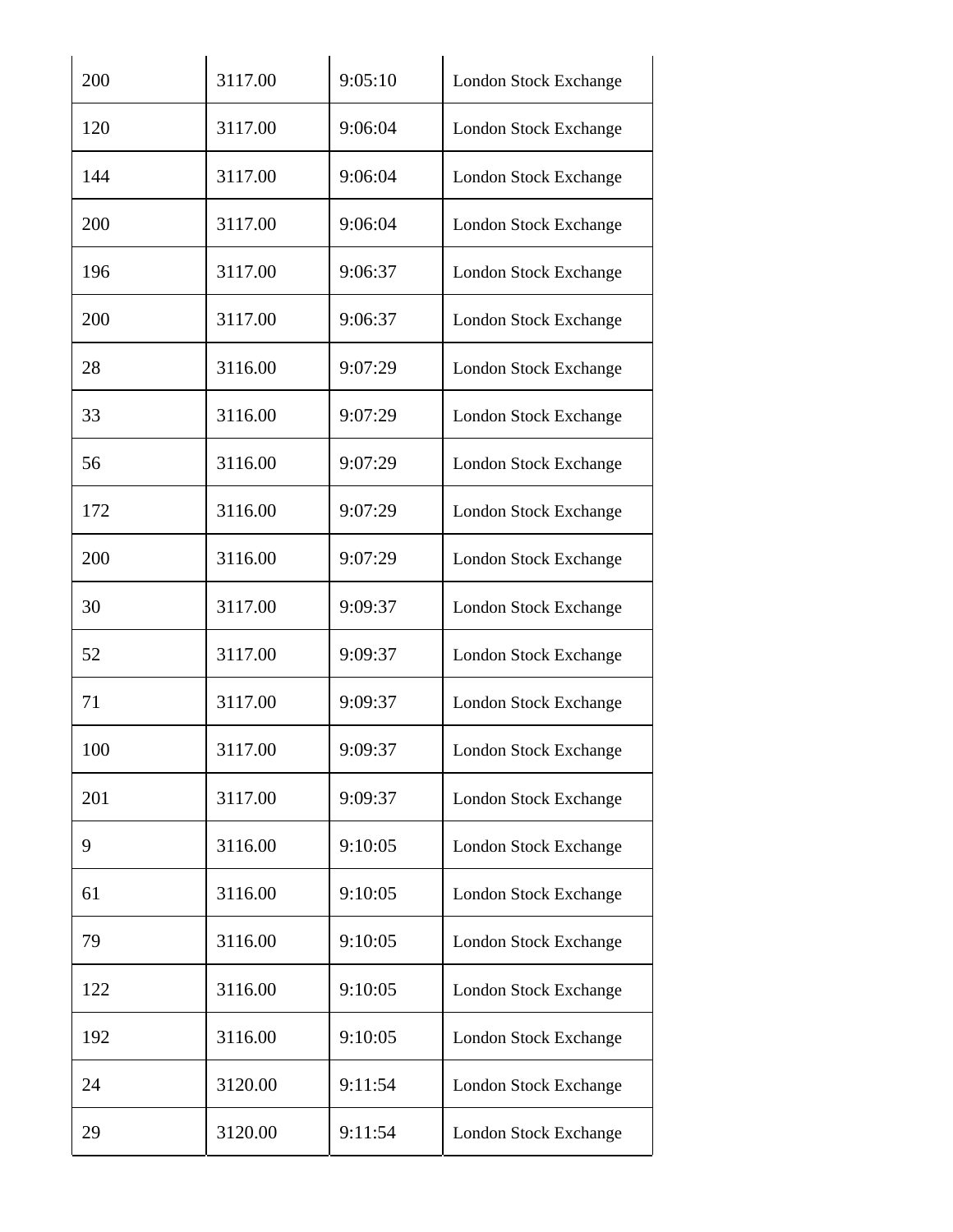| 38  | 3120.00 | 9:11:54 | <b>London Stock Exchange</b> |
|-----|---------|---------|------------------------------|
| 68  | 3120.00 | 9:11:54 | <b>London Stock Exchange</b> |
| 133 | 3120.00 | 9:11:54 | <b>London Stock Exchange</b> |
| 177 | 3120.00 | 9:11:54 | <b>London Stock Exchange</b> |
| 6   | 3119.00 | 9:13:42 | London Stock Exchange        |
| 23  | 3119.00 | 9:13:42 | <b>London Stock Exchange</b> |
| 66  | 3119.00 | 9:13:42 | <b>London Stock Exchange</b> |
| 105 | 3119.00 | 9:13:42 | <b>London Stock Exchange</b> |
| 200 | 3119.00 | 9:13:42 | <b>London Stock Exchange</b> |
| 1   | 3119.00 | 9:14:12 | <b>London Stock Exchange</b> |
| 34  | 3119.00 | 9:14:12 | <b>London Stock Exchange</b> |
| 82  | 3119.00 | 9:14:12 | <b>London Stock Exchange</b> |
| 200 | 3119.00 | 9:14:12 | <b>London Stock Exchange</b> |
| 200 | 3119.00 | 9:14:12 | <b>London Stock Exchange</b> |
| 15  | 3119.00 | 9:17:36 | London Stock Exchange        |
| 43  | 3119.00 | 9:17:36 | <b>London Stock Exchange</b> |
| 52  | 3119.00 | 9:17:36 | <b>London Stock Exchange</b> |
| 149 | 3119.00 | 9:17:36 | <b>London Stock Exchange</b> |
| 201 | 3119.00 | 9:17:36 | <b>London Stock Exchange</b> |
| 201 | 3119.00 | 9:17:36 | <b>London Stock Exchange</b> |
| 201 | 3119.00 | 9:17:36 | <b>London Stock Exchange</b> |
| 13  | 3115.00 | 9:19:12 | <b>London Stock Exchange</b> |
| 200 | 3115.00 | 9:19:12 | <b>London Stock Exchange</b> |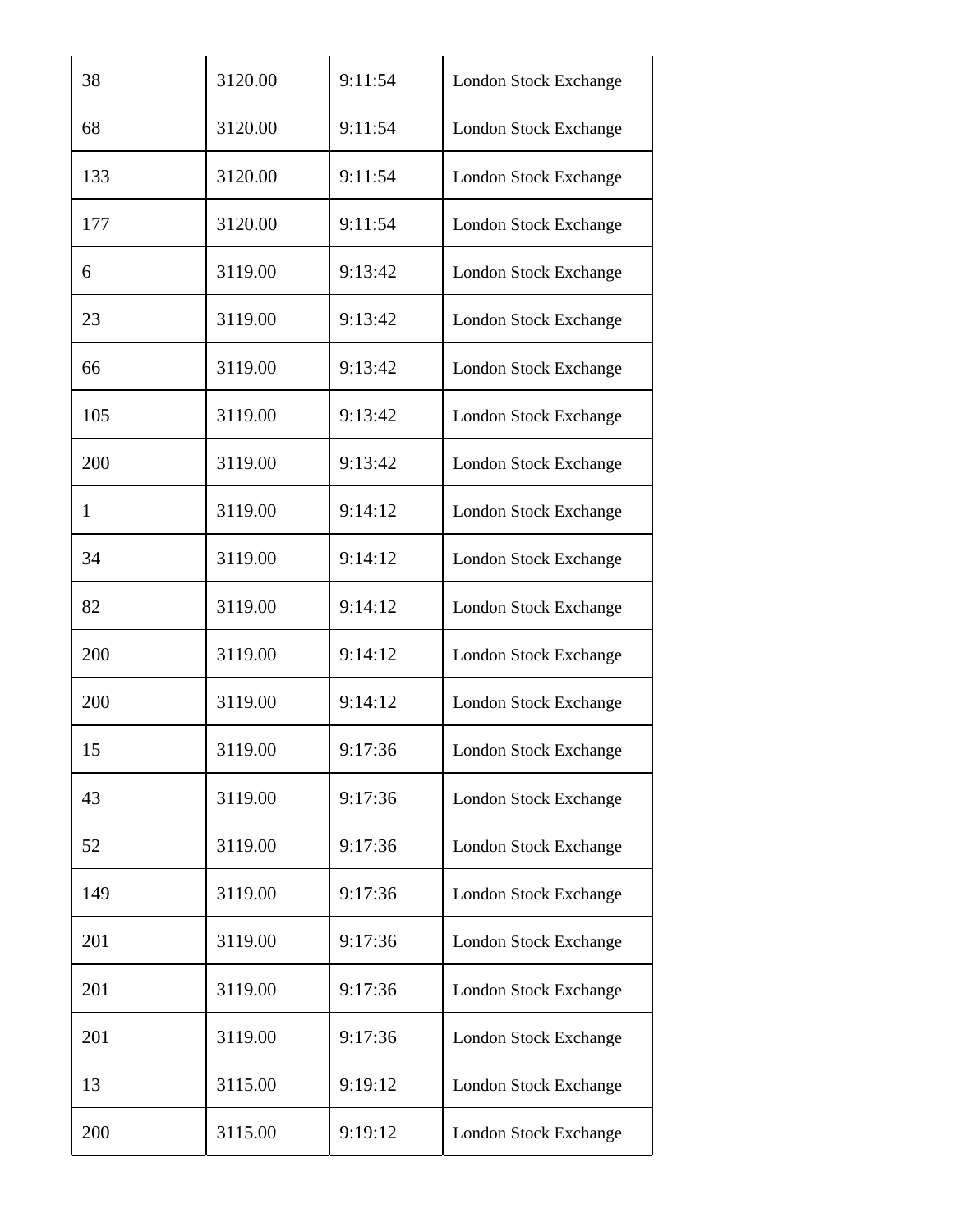| 200 | 3115.00 | 9:19:12 | <b>London Stock Exchange</b> |
|-----|---------|---------|------------------------------|
| 183 | 3115.00 | 9:21:44 | <b>London Stock Exchange</b> |
| 201 | 3115.00 | 9:21:44 | <b>London Stock Exchange</b> |
| 79  | 3116.00 | 9:24:02 | <b>London Stock Exchange</b> |
| 1   | 3116.00 | 9:25:14 | <b>London Stock Exchange</b> |
| 14  | 3116.00 | 9:25:14 | <b>London Stock Exchange</b> |
| 14  | 3116.00 | 9:25:14 | <b>London Stock Exchange</b> |
| 21  | 3116.00 | 9:25:14 | <b>London Stock Exchange</b> |
| 49  | 3116.00 | 9:25:14 | <b>London Stock Exchange</b> |
| 82  | 3116.00 | 9:25:14 | <b>London Stock Exchange</b> |
| 100 | 3116.00 | 9:25:14 | <b>London Stock Exchange</b> |
| 186 | 3116.00 | 9:25:14 | London Stock Exchange        |
| 186 | 3116.00 | 9:25:14 | <b>London Stock Exchange</b> |
| 201 | 3116.00 | 9:25:14 | <b>London Stock Exchange</b> |
| 90  | 3116.00 | 9:27:47 | <b>London Stock Exchange</b> |
| 151 | 3116.00 | 9:27:47 | <b>London Stock Exchange</b> |
| 201 | 3116.00 | 9:27:47 | <b>London Stock Exchange</b> |
| 11  | 3116.00 | 9:29:33 | <b>London Stock Exchange</b> |
| 201 | 3116.00 | 9:29:33 | <b>London Stock Exchange</b> |
| 201 | 3116.00 | 9:29:33 | <b>London Stock Exchange</b> |
| 62  | 3118.00 | 9:31:09 | <b>London Stock Exchange</b> |
| 6   | 3118.00 | 9:31:45 | <b>London Stock Exchange</b> |
| 44  | 3118.00 | 9:31:45 | <b>London Stock Exchange</b> |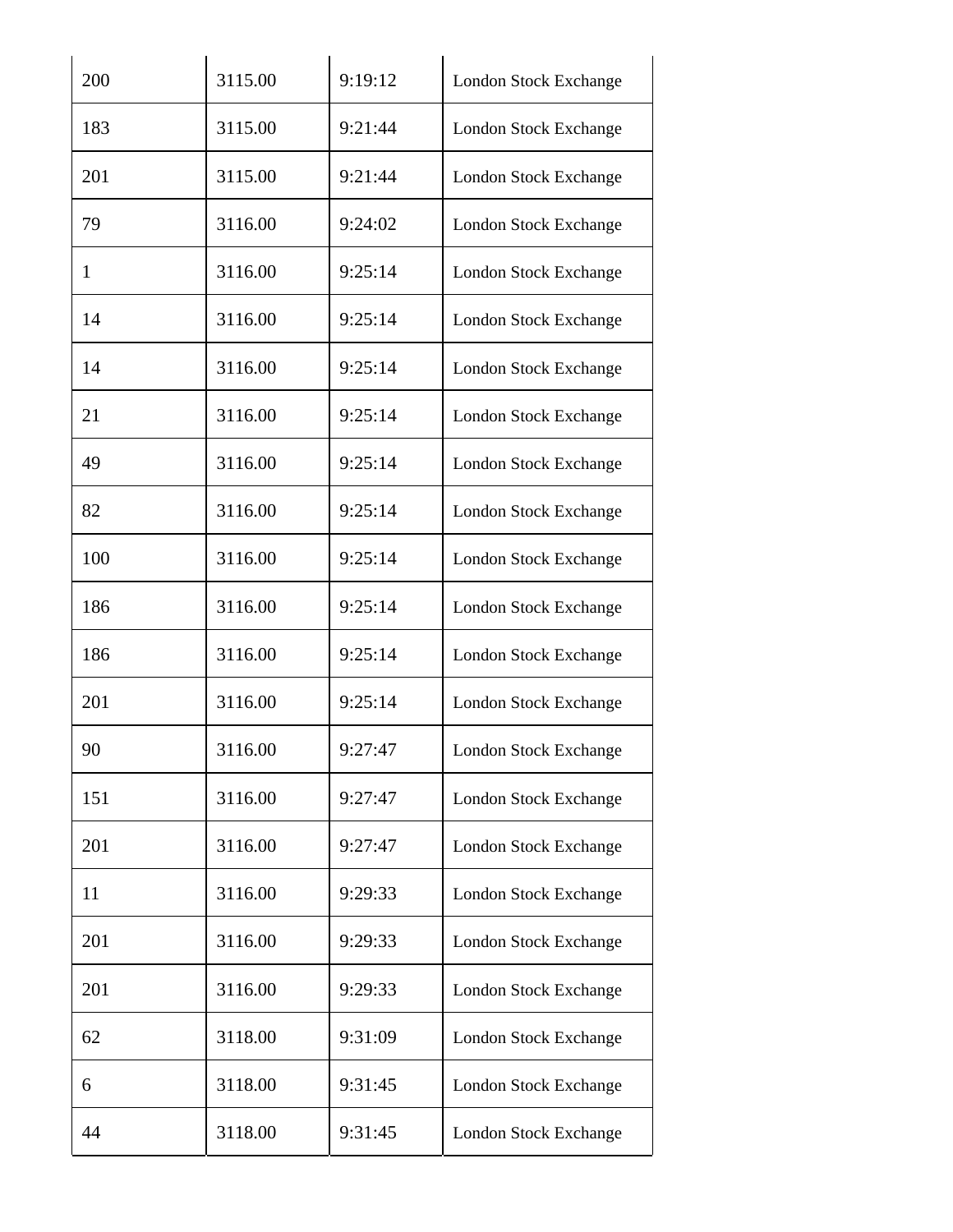| 47  | 3118.00 | 9:31:45 | <b>London Stock Exchange</b> |
|-----|---------|---------|------------------------------|
| 57  | 3118.00 | 9:31:45 | <b>London Stock Exchange</b> |
| 91  | 3118.00 | 9:31:45 | <b>London Stock Exchange</b> |
| 201 | 3118.00 | 9:31:45 | <b>London Stock Exchange</b> |
| 1   | 3118.00 | 9:34:39 | <b>London Stock Exchange</b> |
| 81  | 3118.00 | 9:34:39 | <b>London Stock Exchange</b> |
| 81  | 3118.00 | 9:34:39 | <b>London Stock Exchange</b> |
| 84  | 3118.00 | 9:34:39 | <b>London Stock Exchange</b> |
| 119 | 3118.00 | 9:34:39 | <b>London Stock Exchange</b> |
| 119 | 3118.00 | 9:34:39 | <b>London Stock Exchange</b> |
| 200 | 3117.00 | 9:35:35 | <b>London Stock Exchange</b> |
| 70  | 3117.00 | 9:35:36 | <b>London Stock Exchange</b> |
| 200 | 3117.00 | 9:35:36 | <b>London Stock Exchange</b> |
| 9   | 3117.00 | 9:35:40 | <b>London Stock Exchange</b> |
| 12  | 3117.00 | 9:35:40 | <b>London Stock Exchange</b> |
| 201 | 3116.00 | 9:37:44 | <b>London Stock Exchange</b> |
| 201 | 3116.00 | 9:37:45 | <b>London Stock Exchange</b> |
| 27  | 3116.00 | 9:37:57 | <b>London Stock Exchange</b> |
| 88  | 3115.00 | 9:38:52 | <b>London Stock Exchange</b> |
| 113 | 3115.00 | 9:38:52 | <b>London Stock Exchange</b> |
| 201 | 3115.00 | 9:38:52 | <b>London Stock Exchange</b> |
| 9   | 3115.00 | 9:39:38 | <b>London Stock Exchange</b> |
| 20  | 3115.00 | 9:39:38 | <b>London Stock Exchange</b> |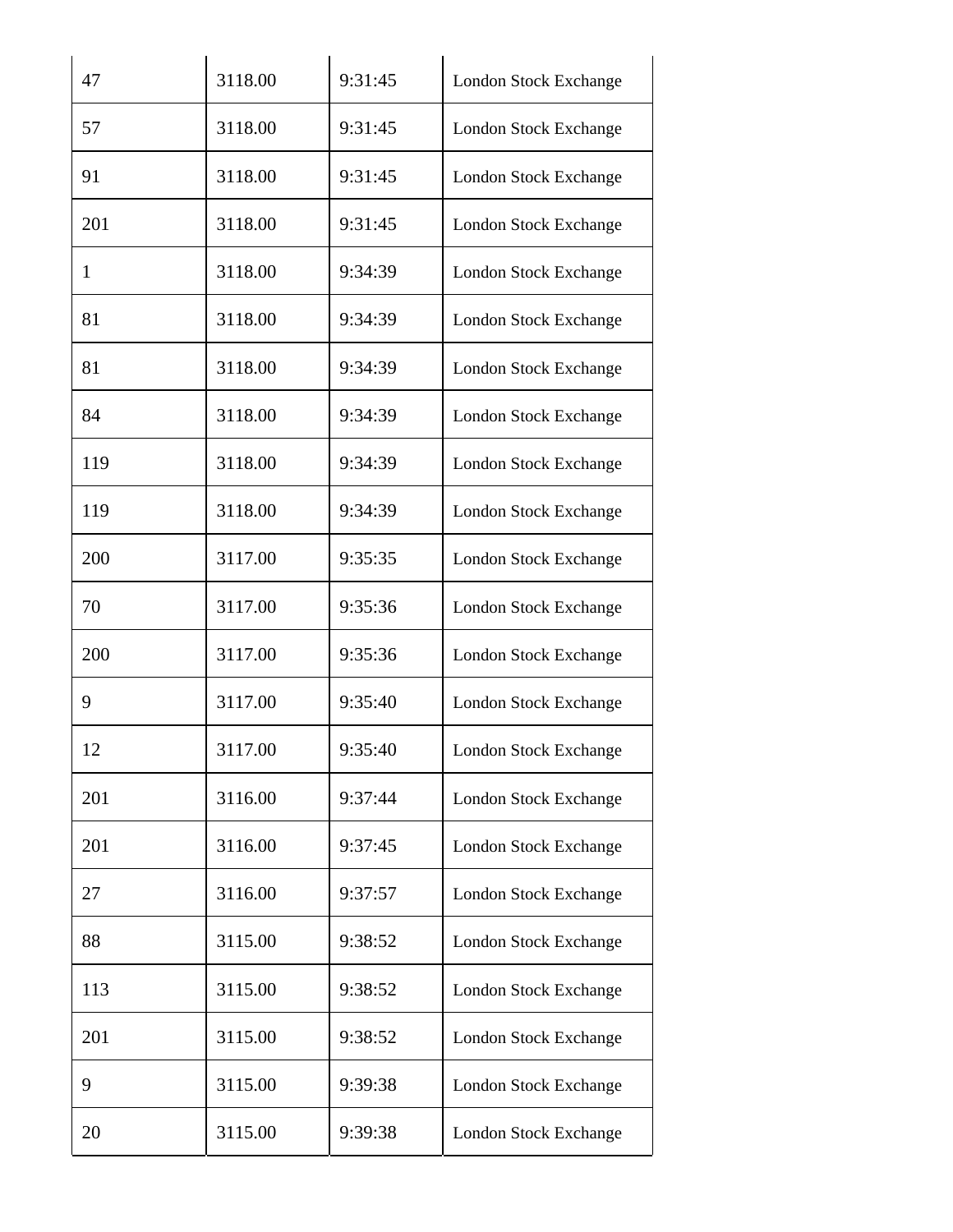| 201          | 3115.00 | 9:39:38 | <b>London Stock Exchange</b> |
|--------------|---------|---------|------------------------------|
| 201          | 3115.00 | 9:39:38 | <b>London Stock Exchange</b> |
| 96           | 3115.00 | 9:41:55 | <b>London Stock Exchange</b> |
| 201          | 3115.00 | 9:41:55 | <b>London Stock Exchange</b> |
| 201          | 3115.00 | 9:41:55 | London Stock Exchange        |
| 54           | 3113.00 | 9:42:50 | <b>London Stock Exchange</b> |
| 200          | 3113.00 | 9:42:50 | <b>London Stock Exchange</b> |
| 200          | 3113.00 | 9:42:50 | <b>London Stock Exchange</b> |
| 89           | 3114.00 | 9:45:52 | <b>London Stock Exchange</b> |
| 200          | 3114.00 | 9:45:52 | <b>London Stock Exchange</b> |
| 200          | 3114.00 | 9:45:52 | <b>London Stock Exchange</b> |
| 60           | 3119.00 | 9:47:58 | <b>London Stock Exchange</b> |
| 140          | 3119.00 | 9:47:58 | <b>London Stock Exchange</b> |
| 200          | 3119.00 | 9:47:58 | <b>London Stock Exchange</b> |
| 15           | 3119.00 | 9:49:02 | London Stock Exchange        |
| 21           | 3119.00 | 9:49:02 | <b>London Stock Exchange</b> |
| 59           | 3119.00 | 9:49:02 | <b>London Stock Exchange</b> |
| 100          | 3119.00 | 9:49:02 | <b>London Stock Exchange</b> |
| 100          | 3119.00 | 9:49:02 | <b>London Stock Exchange</b> |
| 179          | 3119.00 | 9:49:02 | <b>London Stock Exchange</b> |
| 71           | 3119.00 | 9:49:15 | <b>London Stock Exchange</b> |
| $\mathbf{1}$ | 3119.00 | 9:52:21 | <b>London Stock Exchange</b> |
| 57           | 3119.00 | 9:52:21 | <b>London Stock Exchange</b> |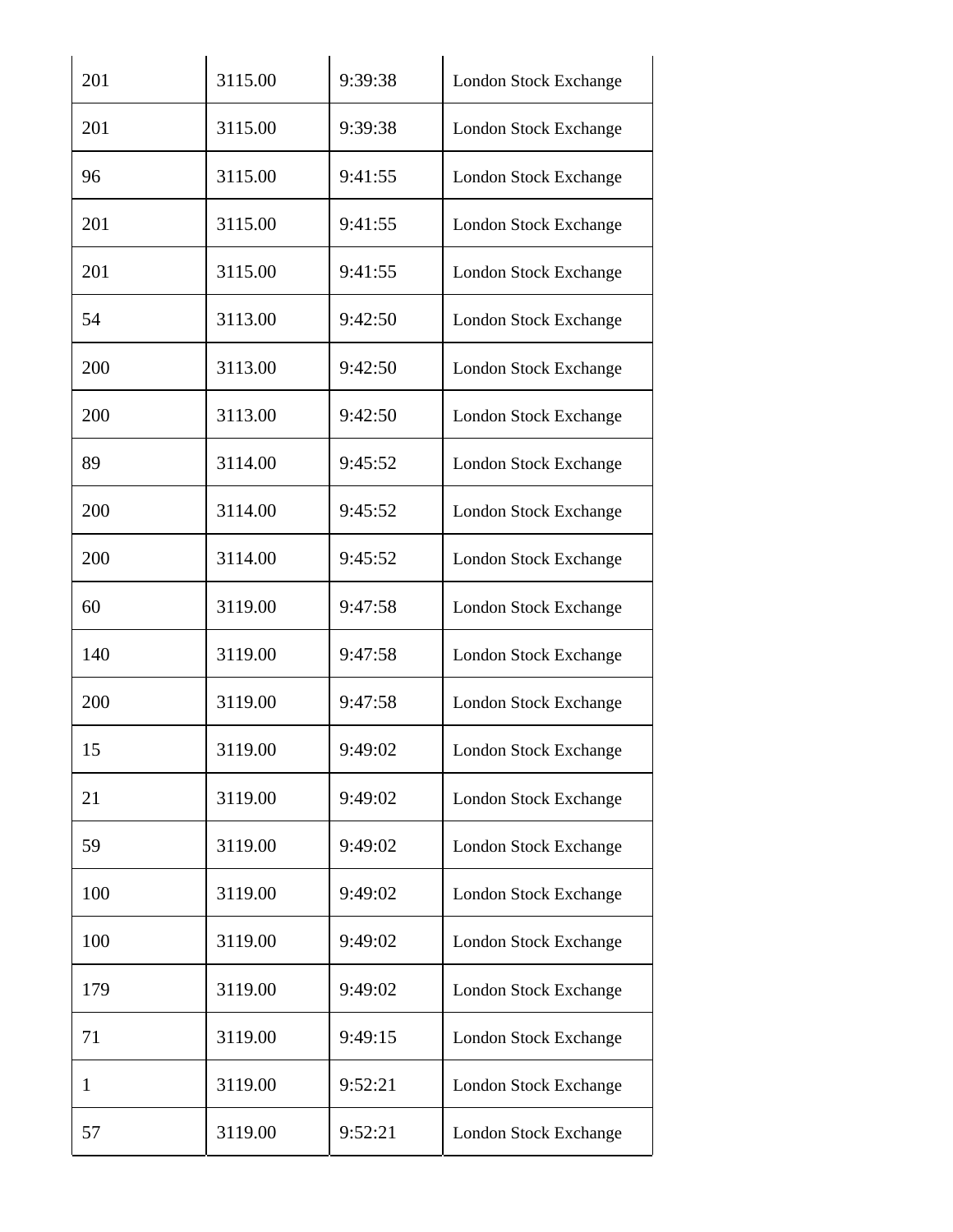| 78  | 3119.00 | 9:52:21  | <b>London Stock Exchange</b> |
|-----|---------|----------|------------------------------|
| 144 | 3119.00 | 9:52:21  | <b>London Stock Exchange</b> |
| 200 | 3119.00 | 9:52:21  | <b>London Stock Exchange</b> |
| 57  | 3117.00 | 9:54:06  | <b>London Stock Exchange</b> |
| 200 | 3117.00 | 9:54:06  | <b>London Stock Exchange</b> |
| 200 | 3117.00 | 9:54:06  | <b>London Stock Exchange</b> |
| 12  | 3119.00 | 9:57:32  | <b>London Stock Exchange</b> |
| 34  | 3119.00 | 9:57:32  | <b>London Stock Exchange</b> |
| 200 | 3119.00 | 9:57:32  | <b>London Stock Exchange</b> |
| 200 | 3119.00 | 9:57:32  | London Stock Exchange        |
| 200 | 3119.00 | 9:58:43  | <b>London Stock Exchange</b> |
| 263 | 3119.00 | 9:58:43  | London Stock Exchange        |
| 201 | 3119.00 | 9:59:30  | <b>London Stock Exchange</b> |
| 195 | 3119.00 | 10:01:41 | <b>London Stock Exchange</b> |
| 201 | 3119.00 | 10:01:41 | London Stock Exchange        |
| 201 | 3119.00 | 10:01:41 | <b>London Stock Exchange</b> |
| 91  | 3119.00 | 10:01:49 | <b>London Stock Exchange</b> |
| 79  | 3116.00 | 10:04:59 | <b>London Stock Exchange</b> |
| 201 | 3116.00 | 10:04:59 | <b>London Stock Exchange</b> |
| 201 | 3116.00 | 10:04:59 | London Stock Exchange        |
| 201 | 3117.00 | 10:05:46 | <b>London Stock Exchange</b> |
| 199 | 3117.00 | 10:05:49 | <b>London Stock Exchange</b> |
| 200 | 3116.00 | 10:07:04 | <b>London Stock Exchange</b> |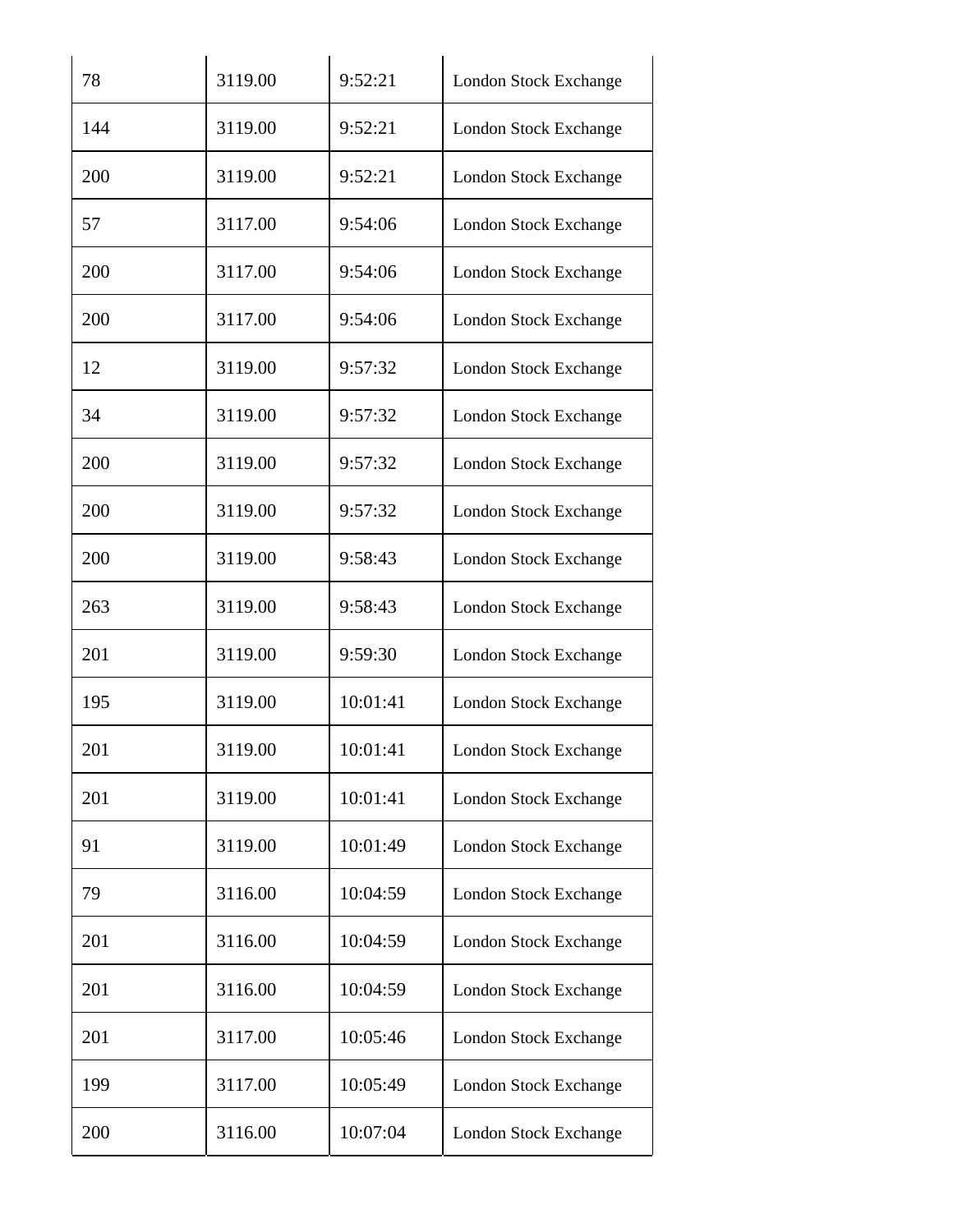| 27           | 3119.00 | 10:08:46 | London Stock Exchange        |
|--------------|---------|----------|------------------------------|
| 85           | 3119.00 | 10:08:46 | <b>London Stock Exchange</b> |
| 115          | 3119.00 | 10:08:46 | <b>London Stock Exchange</b> |
| 173          | 3119.00 | 10:08:46 | London Stock Exchange        |
| 27           | 3119.00 | 10:08:52 | <b>London Stock Exchange</b> |
| 200          | 3119.00 | 10:10:20 | <b>London Stock Exchange</b> |
| 201          | 3119.00 | 10:10:20 | <b>London Stock Exchange</b> |
| $\mathbf{1}$ | 3119.00 | 10:10:26 | <b>London Stock Exchange</b> |
| 52           | 3119.00 | 10:10:29 | <b>London Stock Exchange</b> |
| 26           | 3120.00 | 10:13:17 | <b>London Stock Exchange</b> |
| 67           | 3120.00 | 10:13:17 | <b>London Stock Exchange</b> |
| 134          | 3120.00 | 10:13:17 | London Stock Exchange        |
| 201          | 3120.00 | 10:13:17 | <b>London Stock Exchange</b> |
| 187          | 3119.00 | 10:15:30 | <b>London Stock Exchange</b> |
| 201          | 3119.00 | 10:15:30 | London Stock Exchange        |
| 22           | 3117.00 | 10:19:24 | <b>London Stock Exchange</b> |
| 31           | 3117.00 | 10:19:24 | London Stock Exchange        |
| 83           | 3117.00 | 10:19:24 | <b>London Stock Exchange</b> |
| 179          | 3117.00 | 10:19:24 | <b>London Stock Exchange</b> |
| 200          | 3117.00 | 10:19:24 | <b>London Stock Exchange</b> |
| 200          | 3117.00 | 10:19:24 | <b>London Stock Exchange</b> |
| 201          | 3117.00 | 10:19:24 | <b>London Stock Exchange</b> |
| 200          | 3116.00 | 10:19:25 | <b>London Stock Exchange</b> |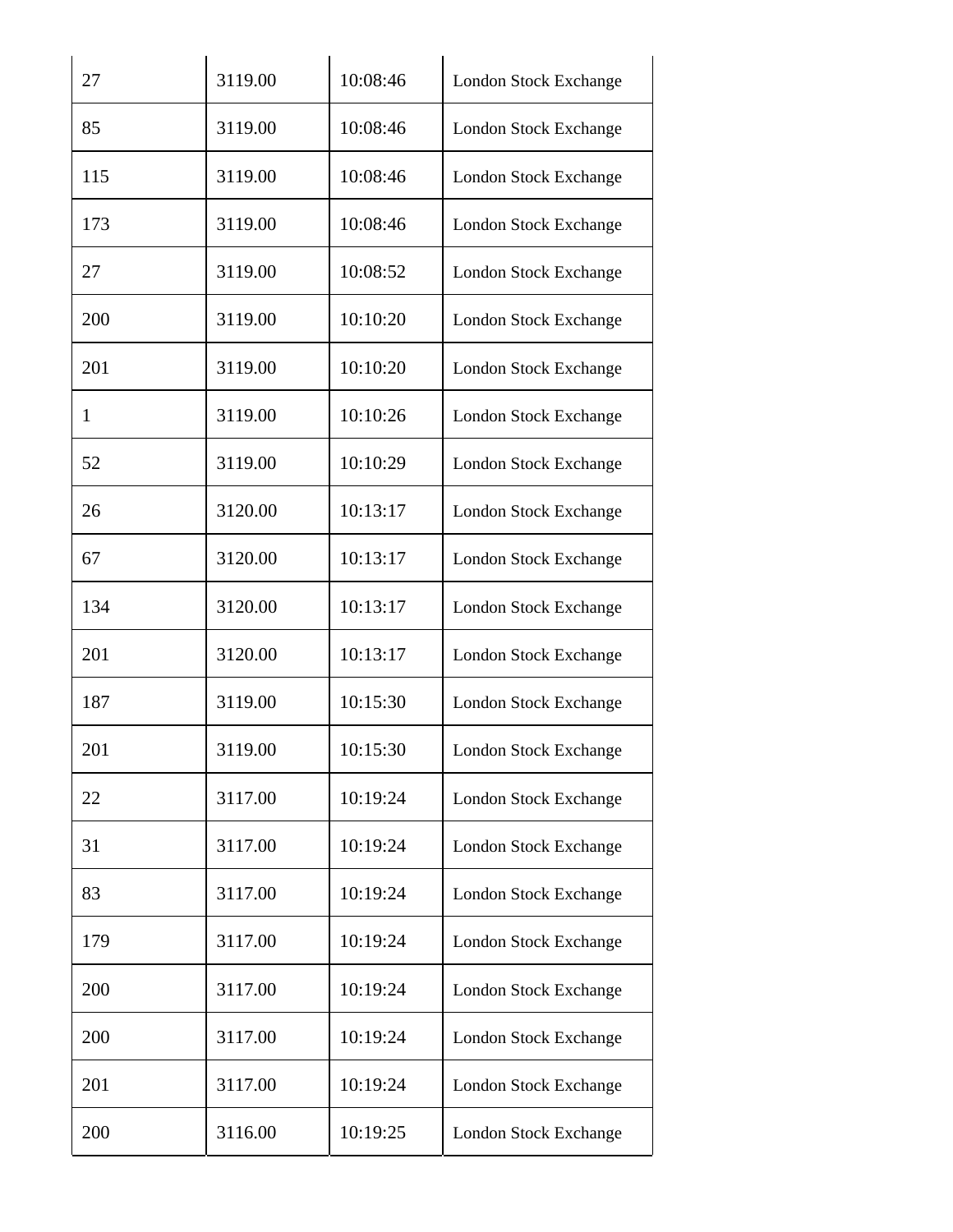| 29  | 3116.00 | 10:19:33 | <b>London Stock Exchange</b> |
|-----|---------|----------|------------------------------|
| 200 | 3115.00 | 10:20:04 | <b>London Stock Exchange</b> |
| 161 | 3115.00 | 10:20:08 | <b>London Stock Exchange</b> |
| 39  | 3115.00 | 10:20:18 | <b>London Stock Exchange</b> |
| 78  | 3115.00 | 10:20:18 | <b>London Stock Exchange</b> |
| 30  | 3115.00 | 10:22:31 | London Stock Exchange        |
| 200 | 3115.00 | 10:22:31 | London Stock Exchange        |
| 200 | 3115.00 | 10:22:31 | <b>London Stock Exchange</b> |
| 2   | 3114.00 | 10:23:29 | <b>London Stock Exchange</b> |
| 27  | 3114.00 | 10:23:29 | London Stock Exchange        |
| 51  | 3114.00 | 10:23:29 | <b>London Stock Exchange</b> |
| 66  | 3114.00 | 10:23:29 | London Stock Exchange        |
| 66  | 3114.00 | 10:23:29 | <b>London Stock Exchange</b> |
| 66  | 3114.00 | 10:23:29 | <b>London Stock Exchange</b> |
| 200 | 3114.00 | 10:23:29 | London Stock Exchange        |
| 31  | 3116.00 | 10:25:35 | <b>London Stock Exchange</b> |
| 56  | 3116.00 | 10:25:35 | <b>London Stock Exchange</b> |
| 86  | 3116.00 | 10:25:35 | <b>London Stock Exchange</b> |
| 87  | 3116.00 | 10:25:35 | <b>London Stock Exchange</b> |
| 113 | 3116.00 | 10:25:35 | <b>London Stock Exchange</b> |
| 113 | 3116.00 | 10:25:35 | <b>London Stock Exchange</b> |
| 201 | 3117.00 | 10:28:18 | <b>London Stock Exchange</b> |
| 237 | 3117.00 | 10:28:18 | <b>London Stock Exchange</b> |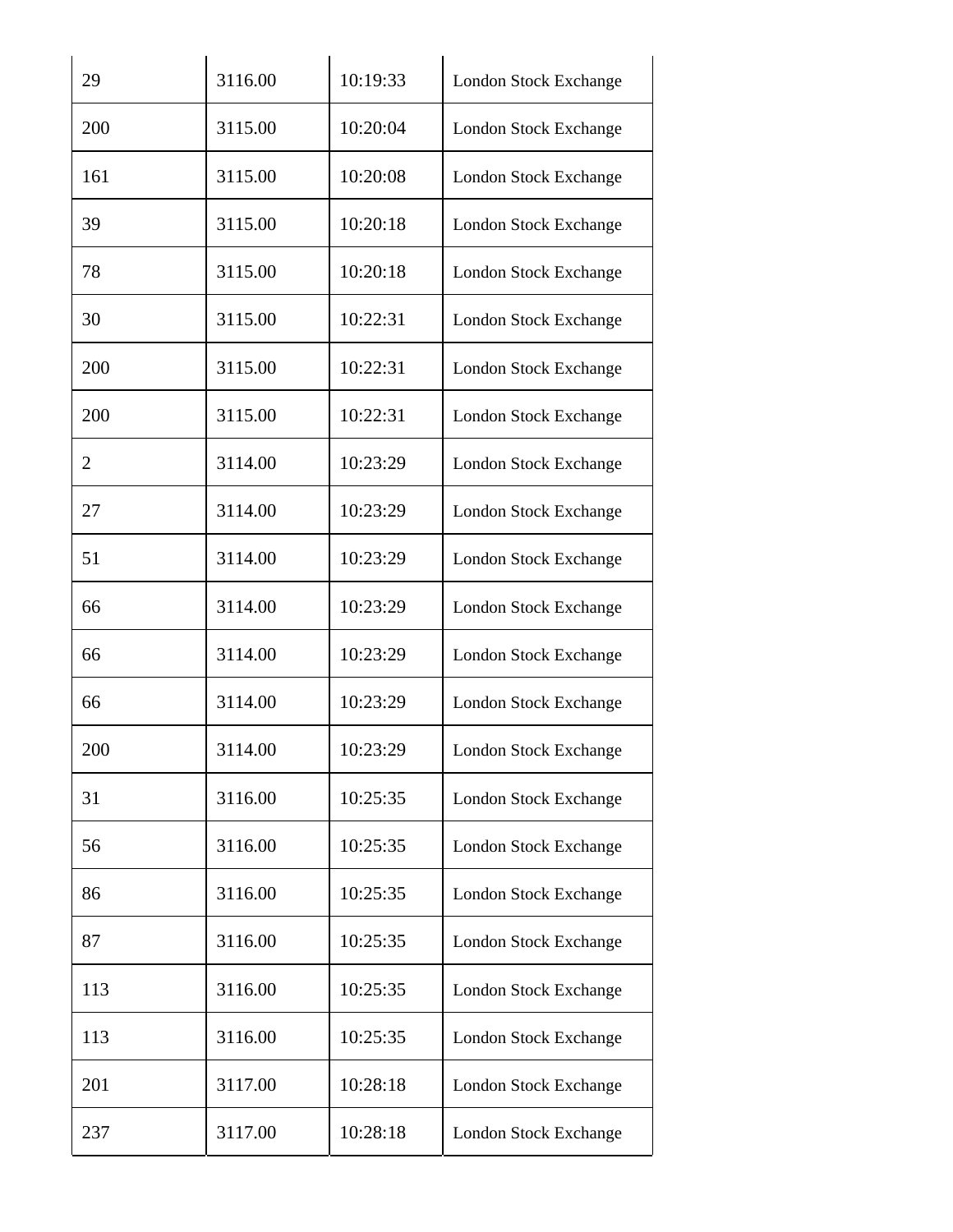| 58             | 3118.00 | 10:32:50 | London Stock Exchange        |
|----------------|---------|----------|------------------------------|
| 193            | 3118.00 | 10:32:50 | <b>London Stock Exchange</b> |
| 200            | 3118.00 | 10:32:50 | <b>London Stock Exchange</b> |
| 201            | 3118.00 | 10:32:50 | <b>London Stock Exchange</b> |
| 201            | 3118.00 | 10:32:50 | <b>London Stock Exchange</b> |
| 19             | 3117.00 | 10:36:12 | <b>London Stock Exchange</b> |
| 201            | 3117.00 | 10:36:12 | <b>London Stock Exchange</b> |
| 201            | 3117.00 | 10:36:12 | <b>London Stock Exchange</b> |
| 24             | 3115.00 | 10:37:10 | <b>London Stock Exchange</b> |
| 114            | 3115.00 | 10:37:18 | <b>London Stock Exchange</b> |
| 176            | 3115.00 | 10:37:18 | <b>London Stock Exchange</b> |
| $\overline{2}$ | 3115.00 | 10:37:21 | London Stock Exchange        |
| 24             | 3115.00 | 10:37:21 | <b>London Stock Exchange</b> |
| 31             | 3115.00 | 10:37:21 | <b>London Stock Exchange</b> |
| 86             | 3115.00 | 10:37:21 | <b>London Stock Exchange</b> |
| 14             | 3122.00 | 10:41:58 | <b>London Stock Exchange</b> |
| 39             | 3122.00 | 10:41:58 | <b>London Stock Exchange</b> |
| 59             | 3122.00 | 10:41:58 | <b>London Stock Exchange</b> |
| 127            | 3122.00 | 10:41:58 | <b>London Stock Exchange</b> |
| 200            | 3122.00 | 10:41:58 | <b>London Stock Exchange</b> |
| 14             | 3121.00 | 10:42:29 | <b>London Stock Exchange</b> |
| 54             | 3121.00 | 10:42:29 | <b>London Stock Exchange</b> |
| 133            | 3121.00 | 10:42:29 | <b>London Stock Exchange</b> |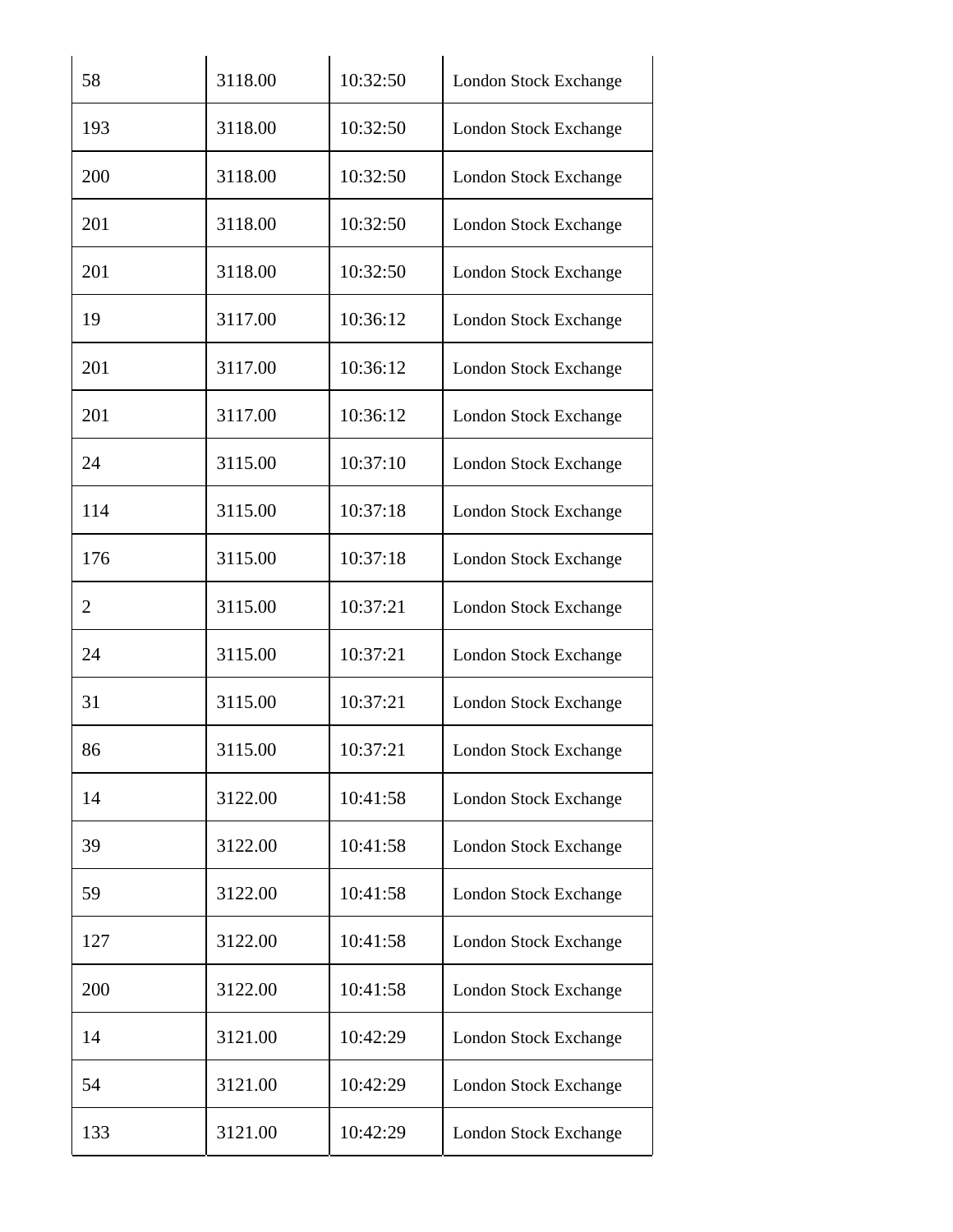| 9   | 3121.00 | 10:46:27 | <b>London Stock Exchange</b> |
|-----|---------|----------|------------------------------|
| 39  | 3121.00 | 10:46:27 | <b>London Stock Exchange</b> |
| 43  | 3121.00 | 10:46:27 | <b>London Stock Exchange</b> |
| 50  | 3121.00 | 10:46:27 | <b>London Stock Exchange</b> |
| 54  | 3121.00 | 10:46:27 | <b>London Stock Exchange</b> |
| 69  | 3121.00 | 10:46:27 | <b>London Stock Exchange</b> |
| 76  | 3121.00 | 10:46:27 | <b>London Stock Exchange</b> |
| 85  | 3121.00 | 10:46:27 | <b>London Stock Exchange</b> |
| 100 | 3121.00 | 10:46:27 | <b>London Stock Exchange</b> |
| 101 | 3121.00 | 10:46:27 | <b>London Stock Exchange</b> |
| 115 | 3121.00 | 10:46:27 | <b>London Stock Exchange</b> |
| 124 | 3121.00 | 10:46:27 | <b>London Stock Exchange</b> |
| 158 | 3121.00 | 10:46:27 | London Stock Exchange        |
| 191 | 3121.00 | 10:46:27 | <b>London Stock Exchange</b> |
| 200 | 3121.00 | 10:46:27 | <b>London Stock Exchange</b> |
| 201 | 3121.00 | 10:46:27 | <b>London Stock Exchange</b> |
| 201 | 3121.00 | 10:46:27 | <b>London Stock Exchange</b> |
| 201 | 3121.00 | 10:46:27 | London Stock Exchange        |
| 389 | 3121.00 | 10:46:27 | <b>London Stock Exchange</b> |
| 4   | 3121.00 | 10:46:29 | <b>London Stock Exchange</b> |
| 38  | 3121.00 | 10:46:29 | <b>London Stock Exchange</b> |
| 25  | 3119.00 | 10:49:11 | <b>London Stock Exchange</b> |
| 176 | 3119.00 | 10:49:11 | <b>London Stock Exchange</b> |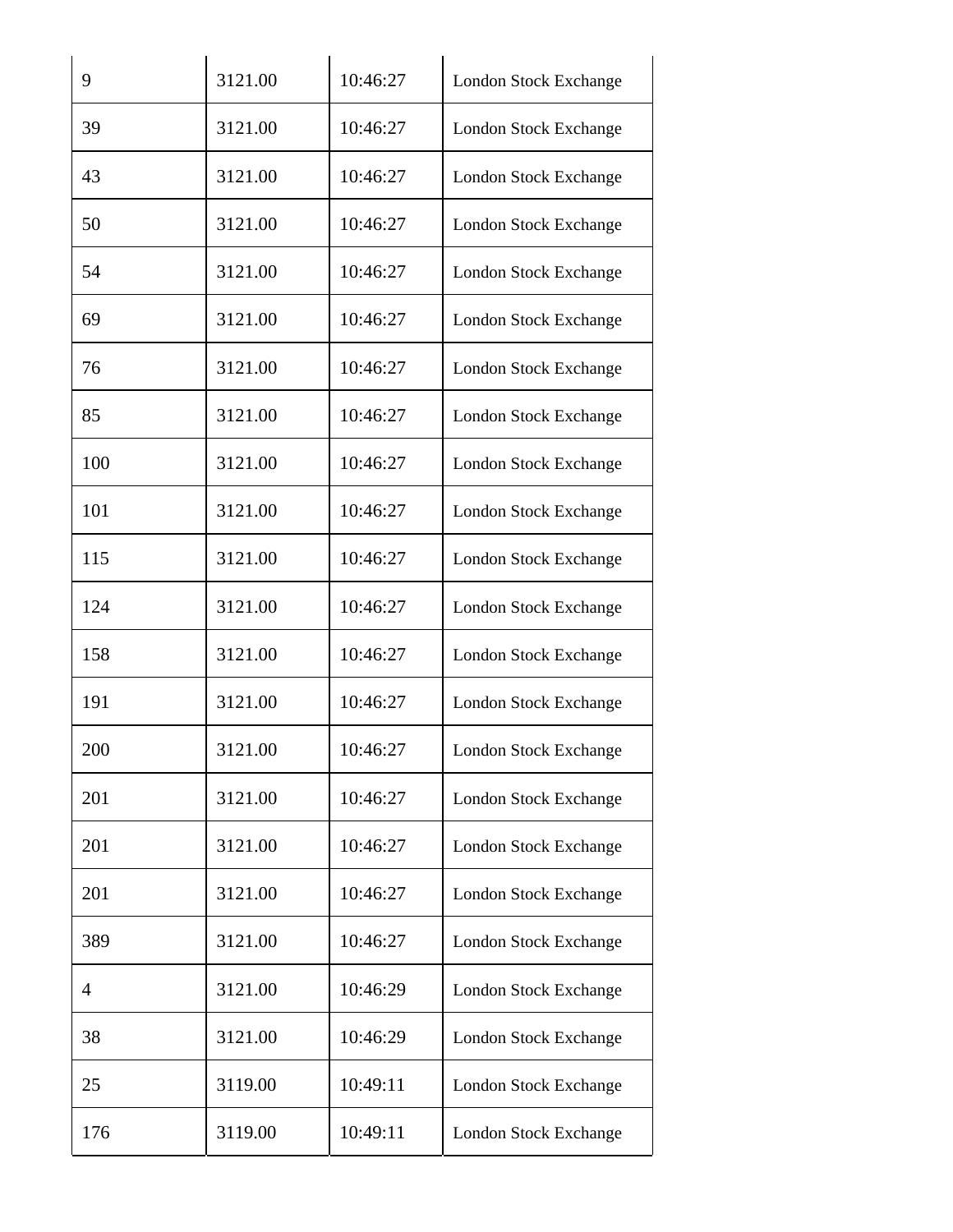| 200 | 3119.00 | 10:49:11 | <b>London Stock Exchange</b> |
|-----|---------|----------|------------------------------|
| 32  | 3119.00 | 10:51:44 | London Stock Exchange        |
| 52  | 3119.00 | 10:51:44 | <b>London Stock Exchange</b> |
| 54  | 3119.00 | 10:51:44 | <b>London Stock Exchange</b> |
| 57  | 3119.00 | 10:51:44 | <b>London Stock Exchange</b> |
| 67  | 3119.00 | 10:51:44 | <b>London Stock Exchange</b> |
| 69  | 3119.00 | 10:51:44 | <b>London Stock Exchange</b> |
| 102 | 3119.00 | 10:51:44 | <b>London Stock Exchange</b> |
| 141 | 3119.00 | 10:51:44 | <b>London Stock Exchange</b> |
| 200 | 3119.00 | 10:51:44 | London Stock Exchange        |
| 201 | 3119.00 | 10:51:44 | <b>London Stock Exchange</b> |
| 201 | 3119.00 | 10:51:44 | <b>London Stock Exchange</b> |
| 201 | 3119.00 | 10:51:44 | <b>London Stock Exchange</b> |
| 14  | 3120.00 | 10:57:07 | <b>London Stock Exchange</b> |
| 43  | 3120.00 | 10:57:07 | London Stock Exchange        |
| 54  | 3120.00 | 10:57:07 | <b>London Stock Exchange</b> |
| 63  | 3120.00 | 10:57:07 | <b>London Stock Exchange</b> |
| 67  | 3120.00 | 10:57:07 | <b>London Stock Exchange</b> |
| 69  | 3120.00 | 10:57:07 | <b>London Stock Exchange</b> |
| 90  | 3120.00 | 10:57:07 | <b>London Stock Exchange</b> |
| 146 | 3120.00 | 10:57:07 | <b>London Stock Exchange</b> |
| 187 | 3120.00 | 10:57:07 | <b>London Stock Exchange</b> |
| 201 | 3120.00 | 10:57:07 | <b>London Stock Exchange</b> |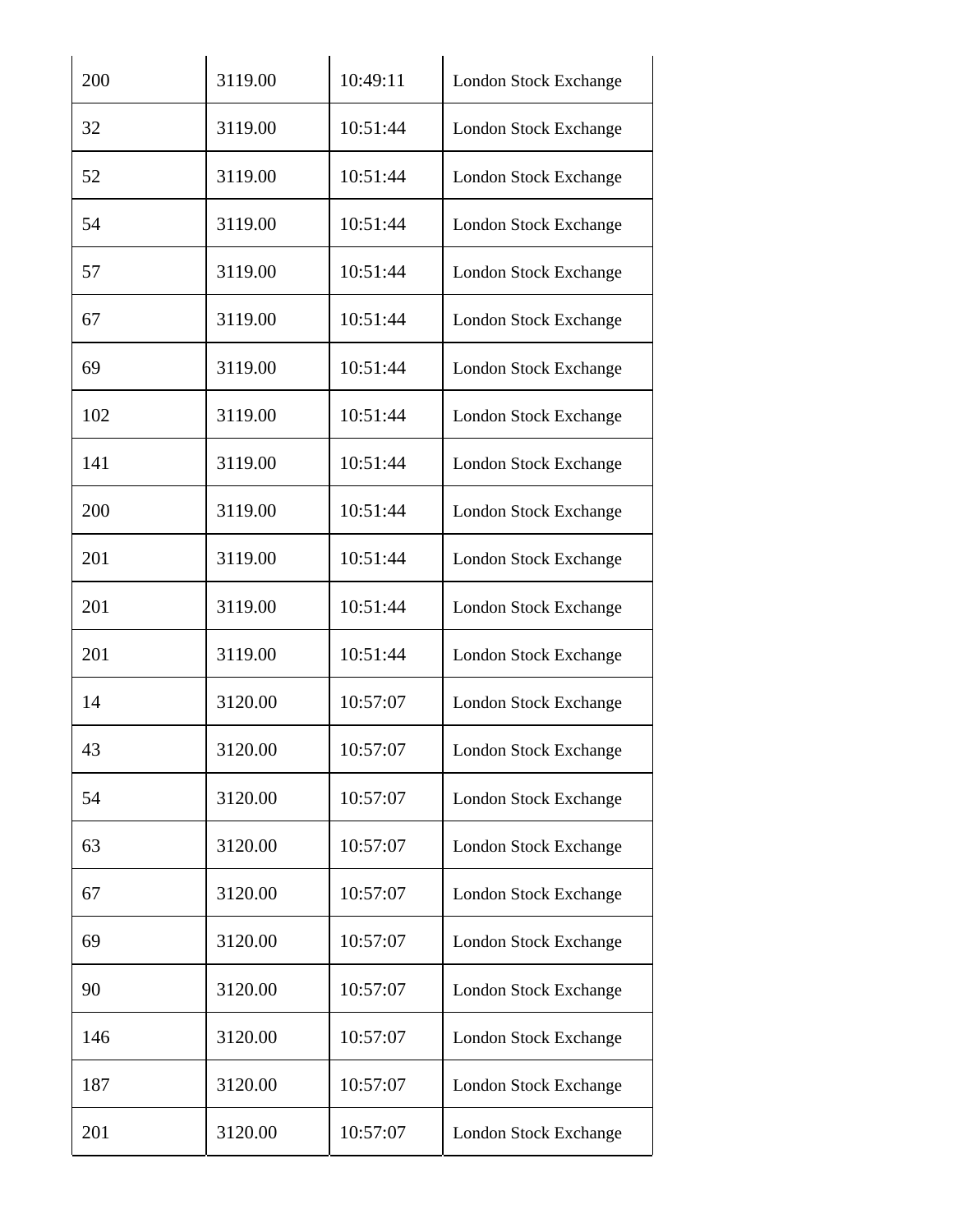| 170 | 3121.00 | 11:01:49 | <b>London Stock Exchange</b> |
|-----|---------|----------|------------------------------|
| 51  | 3127.00 | 11:04:42 | <b>London Stock Exchange</b> |
| 199 | 3127.00 | 11:04:42 | <b>London Stock Exchange</b> |
| 201 | 3127.00 | 11:04:42 | <b>London Stock Exchange</b> |
| 201 | 3127.00 | 11:04:42 | <b>London Stock Exchange</b> |
| 201 | 3127.00 | 11:04:42 | <b>London Stock Exchange</b> |
| 71  | 3126.00 | 11:04:46 | <b>London Stock Exchange</b> |
| 129 | 3126.00 | 11:04:46 | <b>London Stock Exchange</b> |
| 10  | 3126.00 | 11:05:21 | <b>London Stock Exchange</b> |
| 27  | 3126.00 | 11:05:21 | <b>London Stock Exchange</b> |
| 75  | 3126.00 | 11:05:21 | <b>London Stock Exchange</b> |
| 125 | 3126.00 | 11:05:21 | <b>London Stock Exchange</b> |
| 201 | 3126.00 | 11:05:21 | <b>London Stock Exchange</b> |
| 201 | 3126.00 | 11:05:21 | <b>London Stock Exchange</b> |
| 71  | 3124.00 | 11:06:32 | <b>London Stock Exchange</b> |
| 129 | 3124.00 | 11:06:32 | <b>London Stock Exchange</b> |
| 200 | 3124.00 | 11:06:32 | London Stock Exchange        |
| 38  | 3124.00 | 11:06:34 | <b>London Stock Exchange</b> |
| 62  | 3124.00 | 11:10:48 | <b>London Stock Exchange</b> |
| 139 | 3124.00 | 11:10:48 | <b>London Stock Exchange</b> |
| 201 | 3124.00 | 11:10:48 | <b>London Stock Exchange</b> |
| 21  | 3124.00 | 11:11:00 | <b>London Stock Exchange</b> |
| 38  | 3124.00 | 11:11:00 | <b>London Stock Exchange</b> |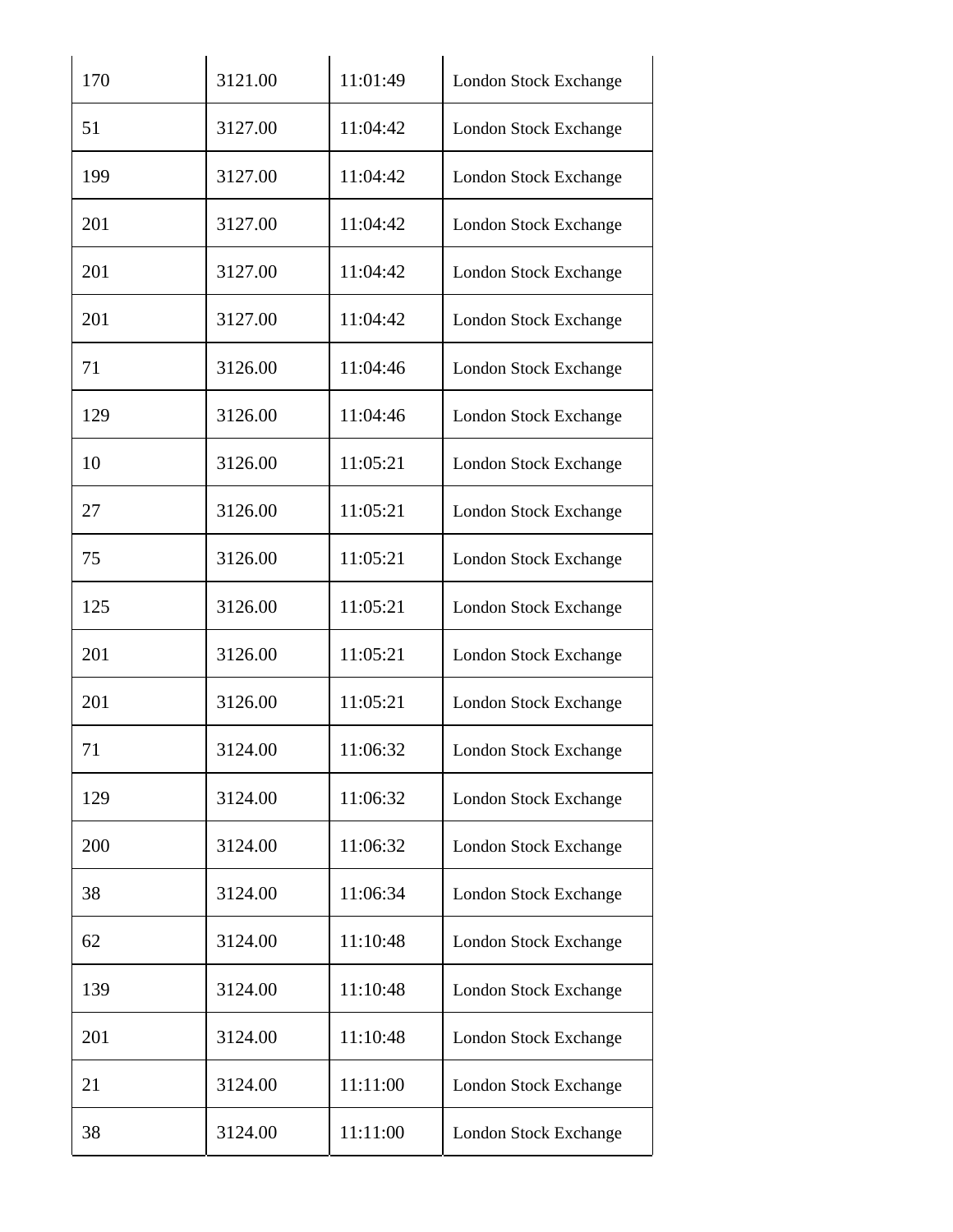| 3124.00 | 11:11:00 | <b>London Stock Exchange</b> |
|---------|----------|------------------------------|
| 3124.00 | 11:11:00 | <b>London Stock Exchange</b> |
| 3121.00 | 11:11:01 | <b>London Stock Exchange</b> |
| 3121.00 | 11:11:01 | <b>London Stock Exchange</b> |
| 3121.00 | 11:11:05 | <b>London Stock Exchange</b> |
| 3123.00 | 11:13:46 | <b>London Stock Exchange</b> |
| 3123.00 | 11:13:46 | <b>London Stock Exchange</b> |
| 3122.00 | 11:16:48 | <b>London Stock Exchange</b> |
| 3125.00 | 11:19:41 | <b>London Stock Exchange</b> |
| 3125.00 | 11:19:41 | <b>London Stock Exchange</b> |
| 3125.00 | 11:19:41 | <b>London Stock Exchange</b> |
| 3123.00 | 11:21:00 | <b>London Stock Exchange</b> |
| 3123.00 | 11:21:00 | <b>London Stock Exchange</b> |
| 3123.00 | 11:21:00 | <b>London Stock Exchange</b> |
| 3123.00 | 11:21:00 | London Stock Exchange        |
| 3122.00 | 11:21:06 | <b>London Stock Exchange</b> |
| 3126.00 | 11:25:50 | London Stock Exchange        |
| 3126.00 | 11:25:50 | <b>London Stock Exchange</b> |
| 3126.00 | 11:25:50 | <b>London Stock Exchange</b> |
| 3126.00 | 11:25:50 | <b>London Stock Exchange</b> |
| 3126.00 | 11:25:50 | <b>London Stock Exchange</b> |
| 3125.00 | 11:25:58 | <b>London Stock Exchange</b> |
| 3125.00 | 11:25:58 | <b>London Stock Exchange</b> |
|         |          |                              |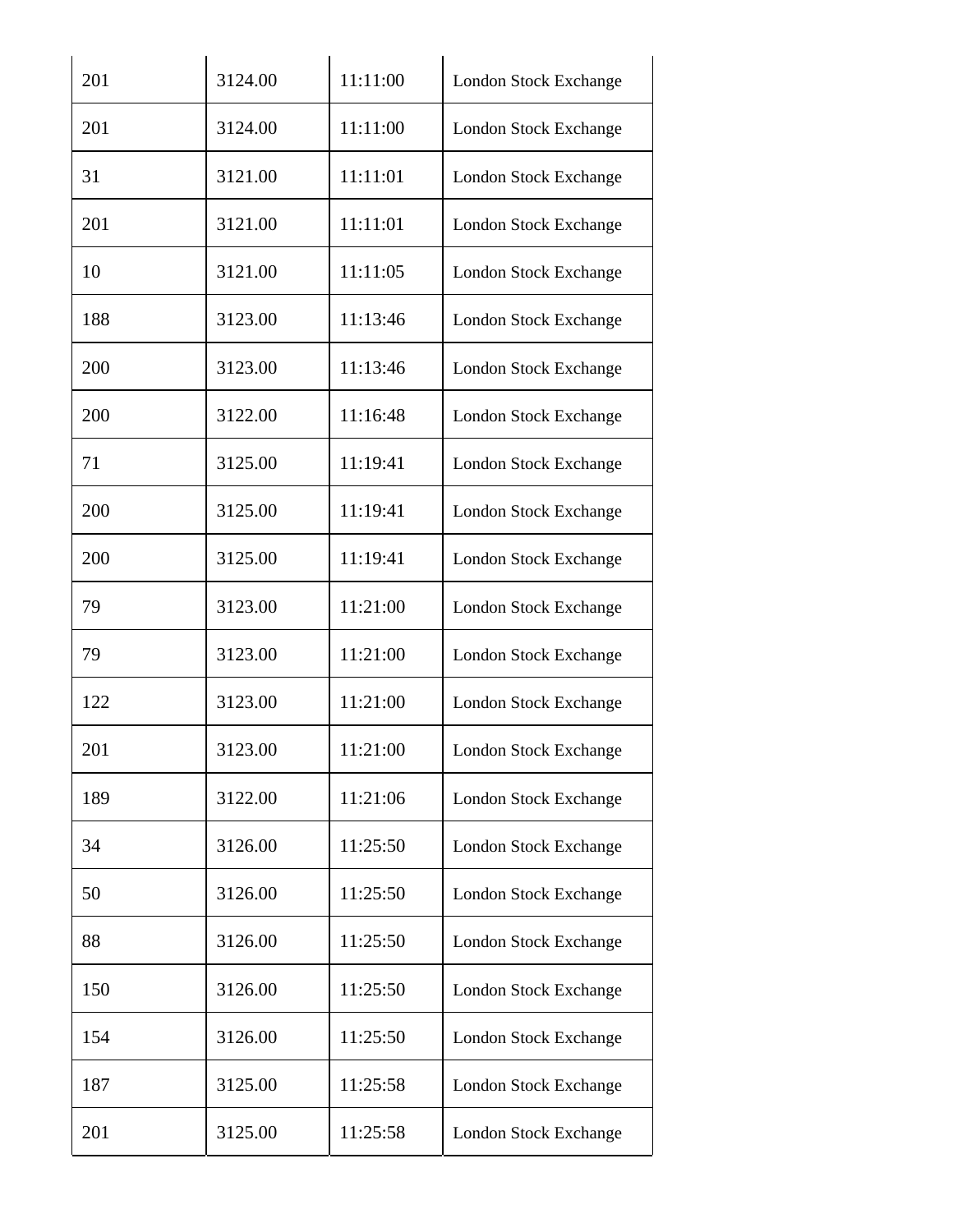| 64           | 3124.00 | 11:27:41 | <b>London Stock Exchange</b> |
|--------------|---------|----------|------------------------------|
| 201          | 3124.00 | 11:27:41 | <b>London Stock Exchange</b> |
| 201          | 3124.00 | 11:27:41 | <b>London Stock Exchange</b> |
| 192          | 3121.00 | 11:30:08 | <b>London Stock Exchange</b> |
| 200          | 3121.00 | 11:30:08 | <b>London Stock Exchange</b> |
| 200          | 3115.00 | 11:31:37 | <b>London Stock Exchange</b> |
| 20           | 3115.00 | 11:31:55 | <b>London Stock Exchange</b> |
| 65           | 3115.00 | 11:31:55 | <b>London Stock Exchange</b> |
| 135          | 3115.00 | 11:31:55 | <b>London Stock Exchange</b> |
| 100          | 3118.00 | 11:35:59 | <b>London Stock Exchange</b> |
| 169          | 3118.00 | 11:35:59 | <b>London Stock Exchange</b> |
| 201          | 3118.00 | 11:35:59 | London Stock Exchange        |
| 17           | 3117.00 | 11:38:34 | <b>London Stock Exchange</b> |
| 63           | 3117.00 | 11:38:34 | <b>London Stock Exchange</b> |
| 92           | 3117.00 | 11:38:34 | <b>London Stock Exchange</b> |
| 138          | 3117.00 | 11:38:34 | London Stock Exchange        |
| 184          | 3117.00 | 11:38:34 | <b>London Stock Exchange</b> |
| 169          | 3118.00 | 11:41:43 | <b>London Stock Exchange</b> |
| 177          | 3118.00 | 11:41:43 | <b>London Stock Exchange</b> |
| 200          | 3117.00 | 11:42:21 | <b>London Stock Exchange</b> |
| 201          | 3117.00 | 11:42:21 | <b>London Stock Exchange</b> |
| 201          | 3117.00 | 11:42:21 | <b>London Stock Exchange</b> |
| $\mathbf{1}$ | 3117.00 | 11:42:25 | <b>London Stock Exchange</b> |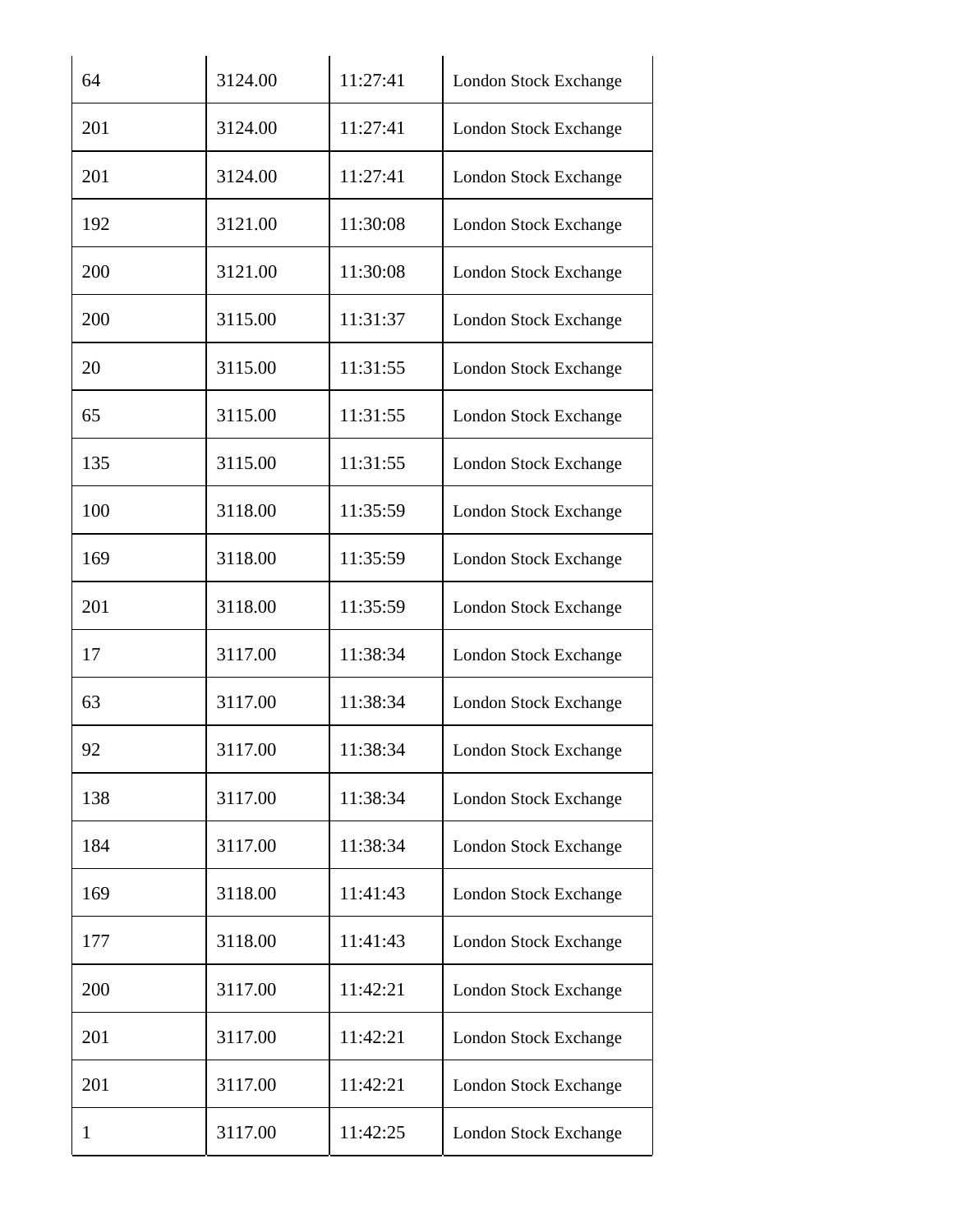| 29  | 3117.00 | 11:42:25 | <b>London Stock Exchange</b> |
|-----|---------|----------|------------------------------|
| 191 | 3117.00 | 11:42:25 | <b>London Stock Exchange</b> |
| 76  | 3117.00 | 11:44:36 | <b>London Stock Exchange</b> |
| 200 | 3117.00 | 11:44:36 | London Stock Exchange        |
| 200 | 3117.00 | 11:44:36 | <b>London Stock Exchange</b> |
| 100 | 3118.00 | 11:46:49 | <b>London Stock Exchange</b> |
| 171 | 3118.00 | 11:46:49 | <b>London Stock Exchange</b> |
| 201 | 3118.00 | 11:46:49 | <b>London Stock Exchange</b> |
| 200 | 3118.00 | 11:47:13 | <b>London Stock Exchange</b> |
| 194 | 3118.00 | 11:48:02 | <b>London Stock Exchange</b> |
| 201 | 3117.00 | 11:48:52 | <b>London Stock Exchange</b> |
| 63  | 3117.00 | 11:49:01 | <b>London Stock Exchange</b> |
| 201 | 3117.00 | 11:49:01 | <b>London Stock Exchange</b> |
| 195 | 3117.00 | 11:51:45 | <b>London Stock Exchange</b> |
| 201 | 3117.00 | 11:51:45 | <b>London Stock Exchange</b> |
| 22  | 3116.00 | 11:54:34 | <b>London Stock Exchange</b> |
| 200 | 3116.00 | 11:54:34 | <b>London Stock Exchange</b> |
| 200 | 3116.00 | 11:54:34 | <b>London Stock Exchange</b> |
| 3   | 3118.00 | 11:56:06 | <b>London Stock Exchange</b> |
| 201 | 3118.00 | 11:56:06 | <b>London Stock Exchange</b> |
| 201 | 3118.00 | 11:56:06 | <b>London Stock Exchange</b> |
| 64  | 3121.00 | 11:58:39 | <b>London Stock Exchange</b> |
| 93  | 3121.00 | 11:58:39 | <b>London Stock Exchange</b> |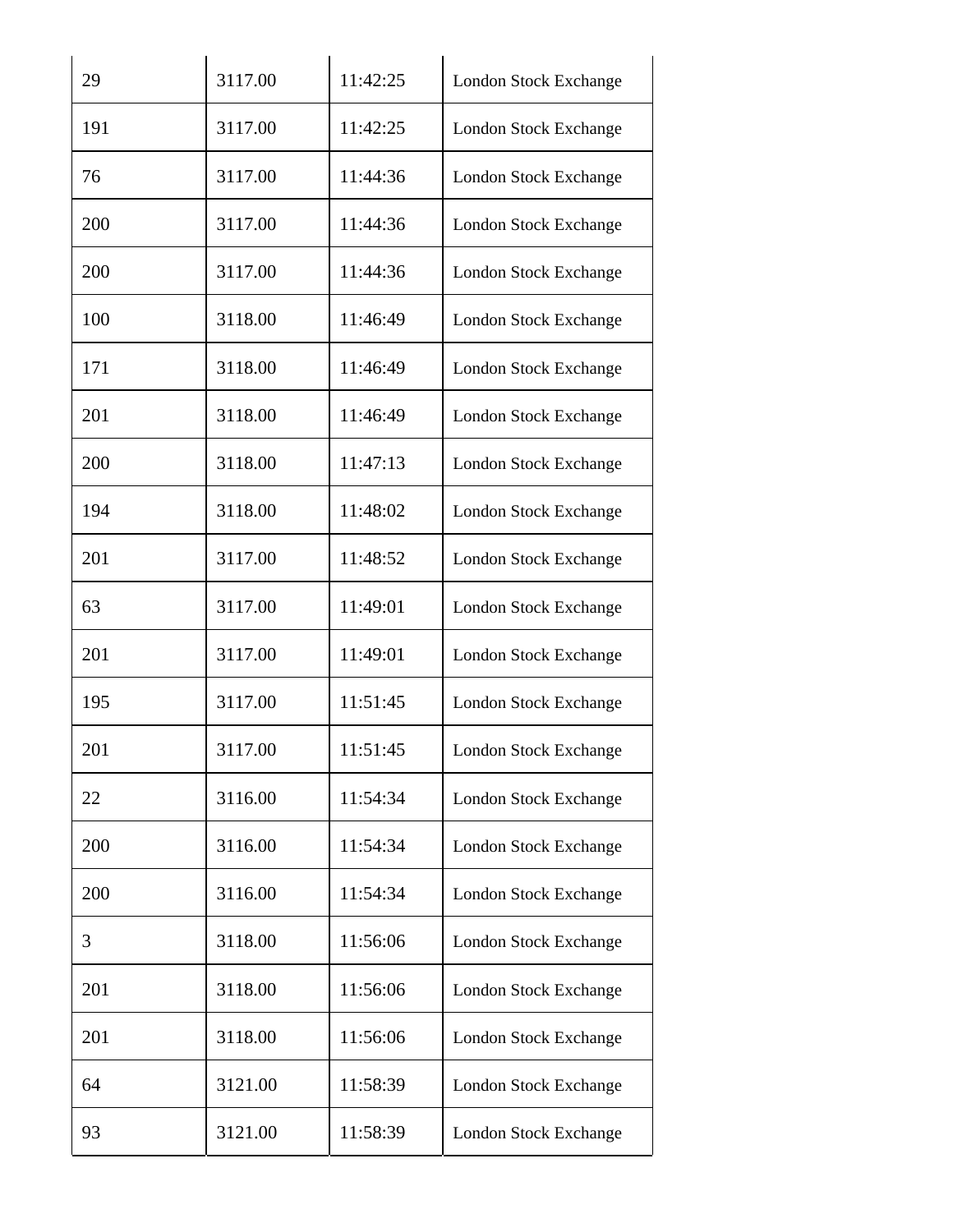| 124          | 3121.00 | 11:58:39 | <b>London Stock Exchange</b> |
|--------------|---------|----------|------------------------------|
| 187          | 3121.00 | 11:58:39 | London Stock Exchange        |
| 200          | 3121.00 | 11:58:39 | <b>London Stock Exchange</b> |
| 201          | 3121.00 | 11:58:39 | <b>London Stock Exchange</b> |
| $\mathbf{1}$ | 3120.00 | 12:02:29 | <b>London Stock Exchange</b> |
| 5            | 3120.00 | 12:02:29 | <b>London Stock Exchange</b> |
| 6            | 3120.00 | 12:02:29 | <b>London Stock Exchange</b> |
| 17           | 3120.00 | 12:02:29 | <b>London Stock Exchange</b> |
| 25           | 3120.00 | 12:02:29 | <b>London Stock Exchange</b> |
| 28           | 3120.00 | 12:02:29 | <b>London Stock Exchange</b> |
| 17           | 3120.00 | 12:03:04 | <b>London Stock Exchange</b> |
| 200          | 3120.00 | 12:03:04 | <b>London Stock Exchange</b> |
| 200          | 3120.00 | 12:03:04 | <b>London Stock Exchange</b> |
| 30           | 3121.00 | 12:04:24 | <b>London Stock Exchange</b> |
| 53           | 3121.00 | 12:04:24 | London Stock Exchange        |
| 138          | 3121.00 | 12:04:24 | <b>London Stock Exchange</b> |
| 170          | 3121.00 | 12:04:24 | <b>London Stock Exchange</b> |
| 189          | 3120.00 | 12:06:50 | <b>London Stock Exchange</b> |
| 201          | 3120.00 | 12:06:50 | <b>London Stock Exchange</b> |
| 89           | 3119.00 | 12:07:25 | <b>London Stock Exchange</b> |
| 112          | 3119.00 | 12:07:25 | <b>London Stock Exchange</b> |
| 201          | 3119.00 | 12:07:25 | <b>London Stock Exchange</b> |
| 23           | 3121.00 | 12:09:13 | <b>London Stock Exchange</b> |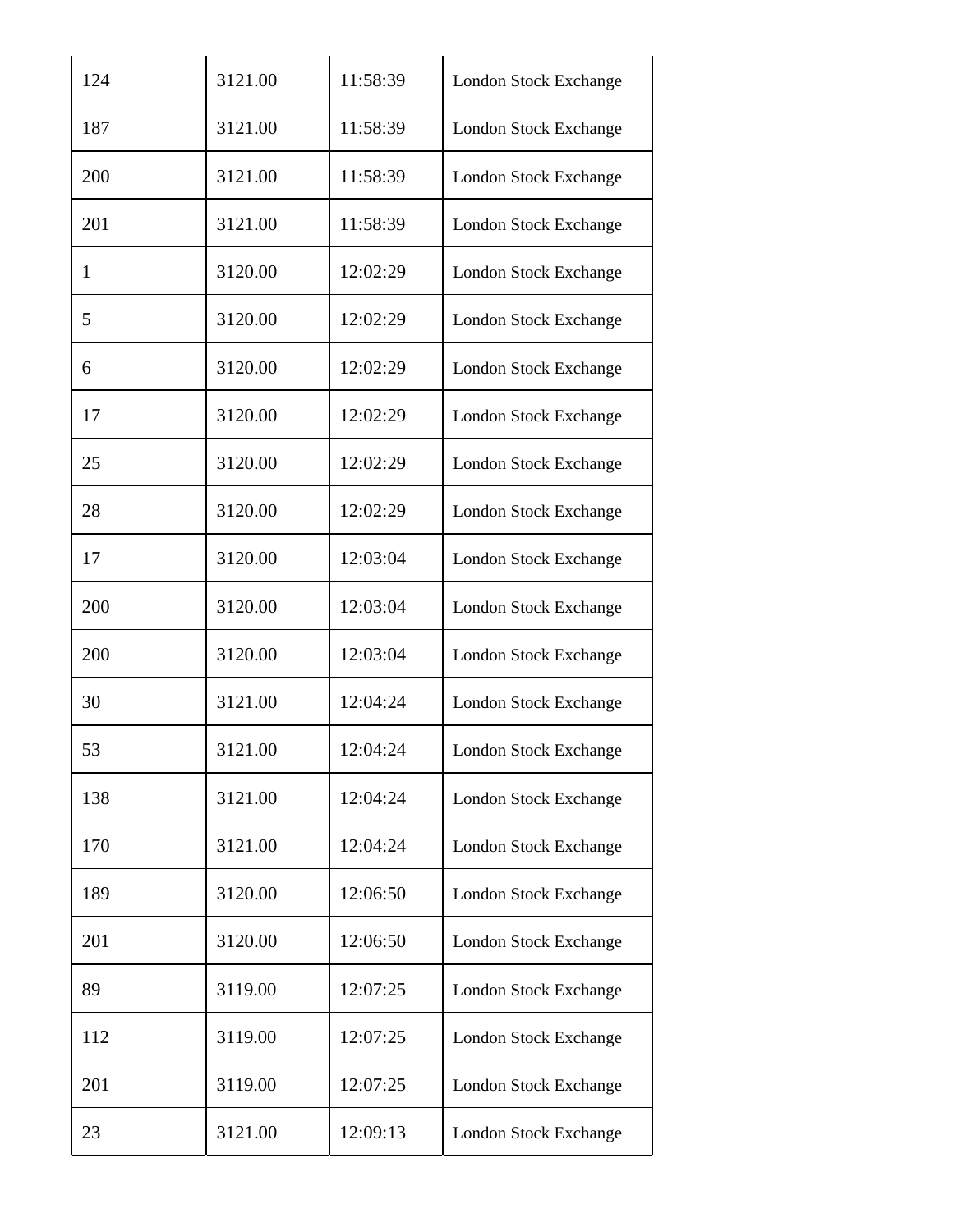| 14  | 3120.00 | 12:09:24 | London Stock Exchange        |
|-----|---------|----------|------------------------------|
| 30  | 3120.00 | 12:09:24 | <b>London Stock Exchange</b> |
| 80  | 3120.00 | 12:09:24 | <b>London Stock Exchange</b> |
| 120 | 3120.00 | 12:09:24 | <b>London Stock Exchange</b> |
| 200 | 3120.00 | 12:09:24 | <b>London Stock Exchange</b> |
| 18  | 3118.00 | 12:14:51 | <b>London Stock Exchange</b> |
| 50  | 3118.00 | 12:14:51 | <b>London Stock Exchange</b> |
| 100 | 3118.00 | 12:14:51 | <b>London Stock Exchange</b> |
| 15  | 3118.00 | 12:15:31 | <b>London Stock Exchange</b> |
| 38  | 3118.00 | 12:15:31 | <b>London Stock Exchange</b> |
| 163 | 3118.00 | 12:15:31 | <b>London Stock Exchange</b> |
| 201 | 3118.00 | 12:15:31 | London Stock Exchange        |
| 2   | 3120.00 | 12:16:55 | <b>London Stock Exchange</b> |
| 17  | 3120.00 | 12:16:55 | <b>London Stock Exchange</b> |
| 40  | 3120.00 | 12:16:55 | London Stock Exchange        |
| 58  | 3120.00 | 12:16:55 | <b>London Stock Exchange</b> |
| 199 | 3120.00 | 12:16:55 | <b>London Stock Exchange</b> |
| 201 | 3120.00 | 12:16:55 | <b>London Stock Exchange</b> |
| 201 | 3120.00 | 12:16:55 | <b>London Stock Exchange</b> |
| 201 | 3120.00 | 12:16:55 | <b>London Stock Exchange</b> |
| 64  | 3118.00 | 12:18:45 | <b>London Stock Exchange</b> |
| 201 | 3118.00 | 12:18:45 | <b>London Stock Exchange</b> |
| 201 | 3118.00 | 12:18:45 | <b>London Stock Exchange</b> |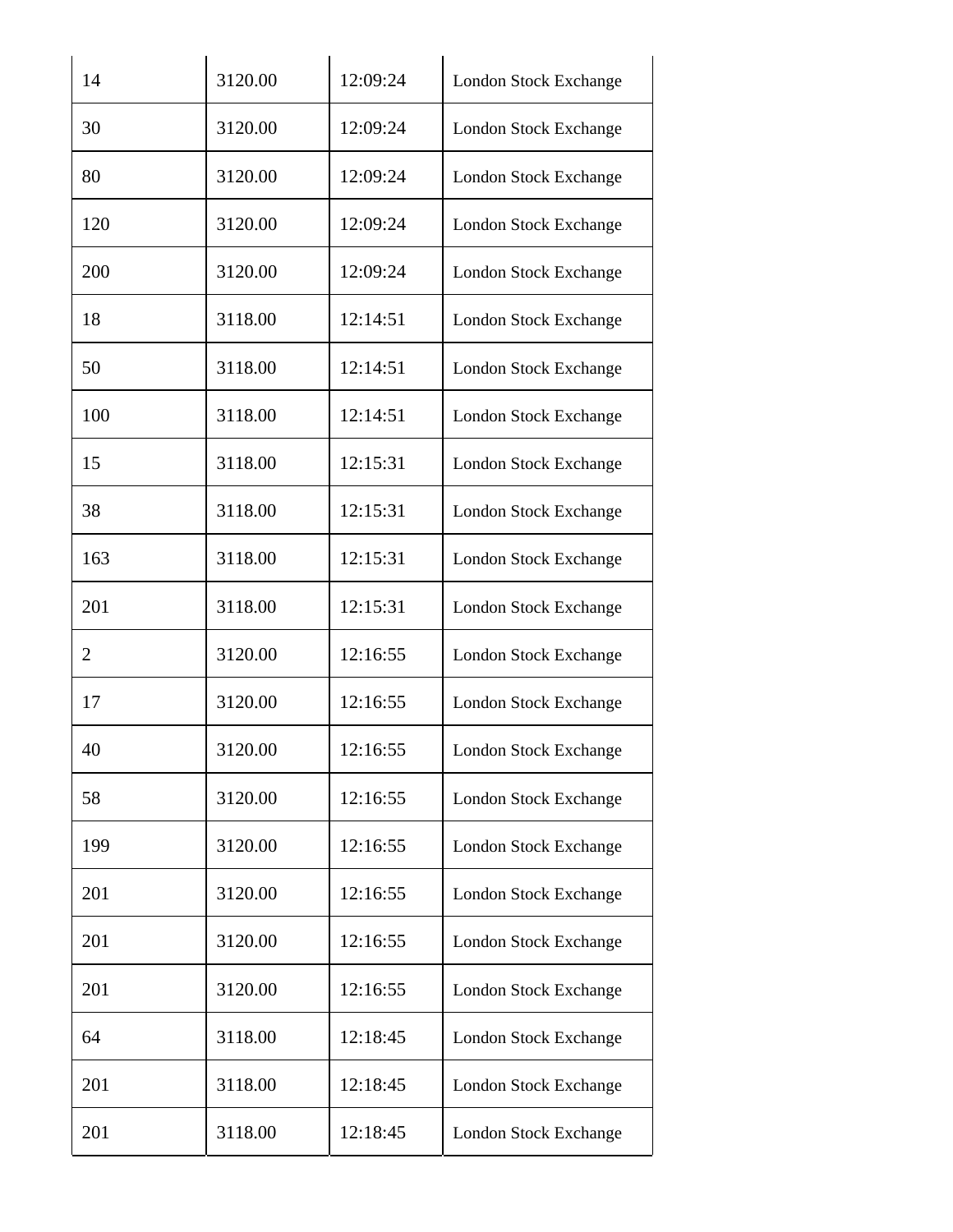| 66           | 3107.00 | 12:20:16 | <b>London Stock Exchange</b> |
|--------------|---------|----------|------------------------------|
| 72           | 3107.00 | 12:20:16 | <b>London Stock Exchange</b> |
| 135          | 3107.00 | 12:20:16 | <b>London Stock Exchange</b> |
| 201          | 3107.00 | 12:20:16 | <b>London Stock Exchange</b> |
| 201          | 3108.00 | 12:22:45 | <b>London Stock Exchange</b> |
| 201          | 3108.00 | 12:22:45 | London Stock Exchange        |
| 71           | 3108.00 | 12:22:48 | <b>London Stock Exchange</b> |
| 200          | 3112.00 | 12:24:16 | <b>London Stock Exchange</b> |
| 200          | 3112.00 | 12:24:16 | <b>London Stock Exchange</b> |
| 50           | 3114.00 | 12:24:35 | London Stock Exchange        |
| 188          | 3113.00 | 12:25:01 | <b>London Stock Exchange</b> |
| 201          | 3113.00 | 12:25:01 | London Stock Exchange        |
| 201          | 3112.00 | 12:25:15 | <b>London Stock Exchange</b> |
| $\mathbf{1}$ | 3112.00 | 12:25:27 | <b>London Stock Exchange</b> |
| 46           | 3112.00 | 12:25:27 | London Stock Exchange        |
| 200          | 3112.00 | 12:25:27 | <b>London Stock Exchange</b> |
| 17           | 3119.00 | 12:28:00 | <b>London Stock Exchange</b> |
| 20           | 3119.00 | 12:28:00 | <b>London Stock Exchange</b> |
| 80           | 3119.00 | 12:28:00 | <b>London Stock Exchange</b> |
| 100          | 3119.00 | 12:28:00 | London Stock Exchange        |
| 50           | 3121.00 | 12:28:54 | <b>London Stock Exchange</b> |
| 124          | 3121.00 | 12:28:54 | <b>London Stock Exchange</b> |
| 39           | 3120.00 | 12:29:12 | <b>London Stock Exchange</b> |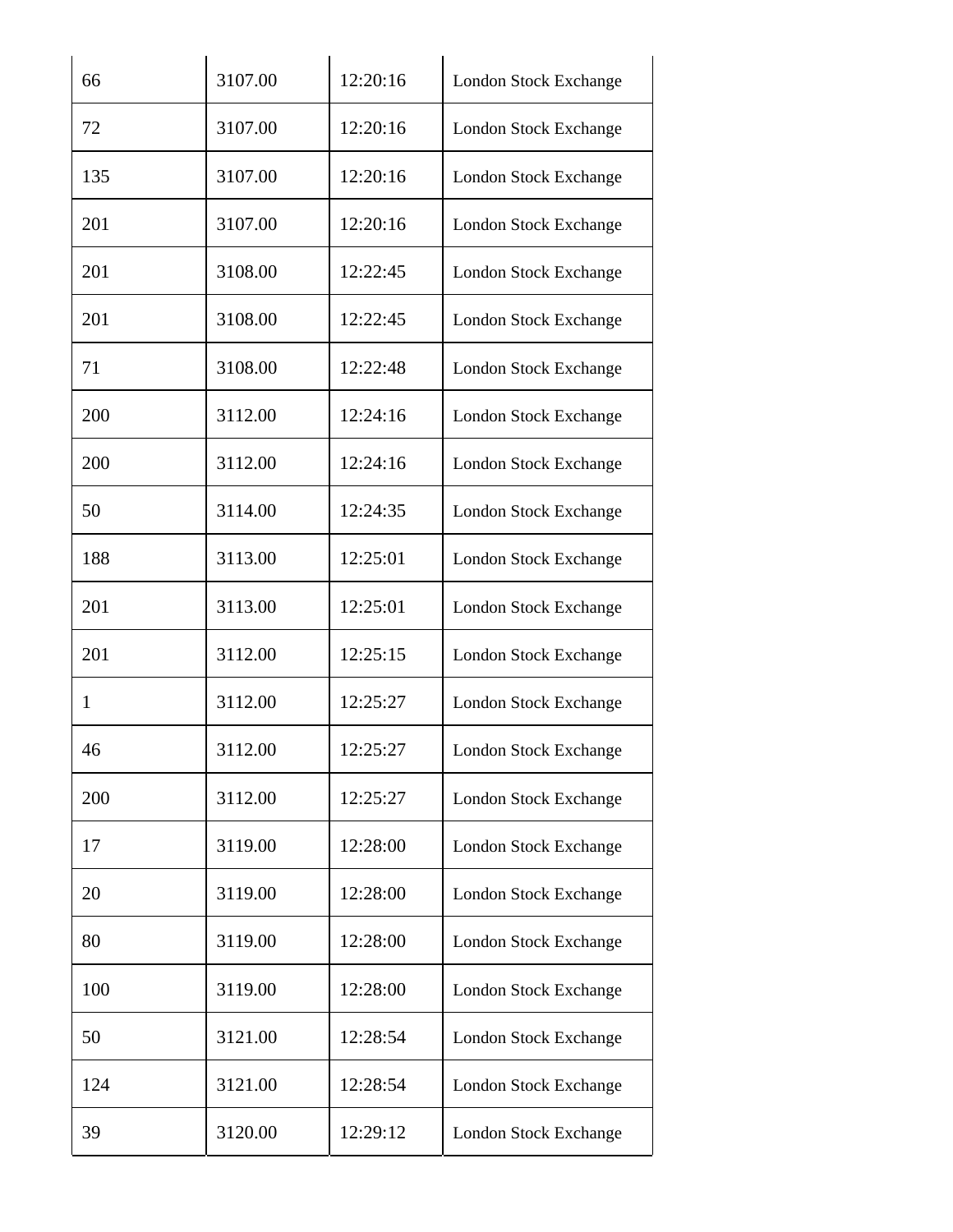| 49  | 3120.00 | 12:29:12 | <b>London Stock Exchange</b> |
|-----|---------|----------|------------------------------|
| 113 | 3120.00 | 12:29:12 | <b>London Stock Exchange</b> |
| 200 | 3120.00 | 12:29:12 | <b>London Stock Exchange</b> |
| 200 | 3120.00 | 12:29:12 | <b>London Stock Exchange</b> |
| 23  | 3120.00 | 12:29:42 | <b>London Stock Exchange</b> |
| 54  | 3120.00 | 12:29:42 | <b>London Stock Exchange</b> |
| 201 | 3120.00 | 12:29:42 | <b>London Stock Exchange</b> |
| 52  | 3119.00 | 12:31:07 | <b>London Stock Exchange</b> |
| 201 | 3119.00 | 12:31:07 | <b>London Stock Exchange</b> |
| 201 | 3119.00 | 12:31:07 | London Stock Exchange        |
| 118 | 3119.00 | 12:33:10 | <b>London Stock Exchange</b> |
| 53  | 3120.00 | 12:34:02 | <b>London Stock Exchange</b> |
| 55  | 3120.00 | 12:34:02 | <b>London Stock Exchange</b> |
| 57  | 3120.00 | 12:34:02 | <b>London Stock Exchange</b> |
| 124 | 3120.00 | 12:34:02 | <b>London Stock Exchange</b> |
| 144 | 3120.00 | 12:34:02 | <b>London Stock Exchange</b> |
| 146 | 3120.00 | 12:34:02 | <b>London Stock Exchange</b> |
| 200 | 3120.00 | 12:34:02 | <b>London Stock Exchange</b> |
| 16  | 3123.00 | 12:37:27 | <b>London Stock Exchange</b> |
| 49  | 3123.00 | 12:37:27 | <b>London Stock Exchange</b> |
| 79  | 3123.00 | 12:37:27 | <b>London Stock Exchange</b> |
| 151 | 3123.00 | 12:37:27 | <b>London Stock Exchange</b> |
| 184 | 3123.00 | 12:37:27 | <b>London Stock Exchange</b> |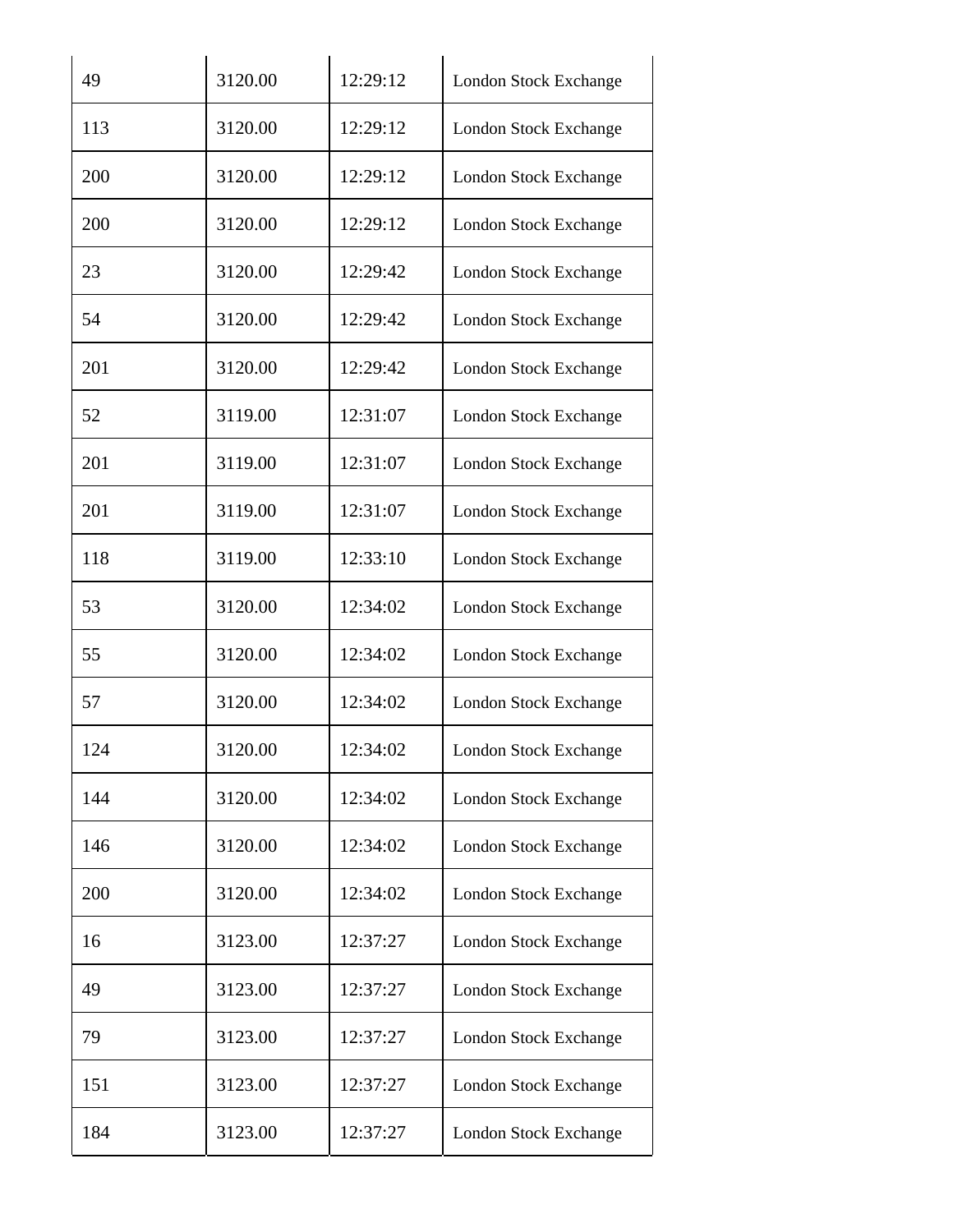| 200 | 3123.00 | 12:37:50 | <b>London Stock Exchange</b> |
|-----|---------|----------|------------------------------|
| 85  | 3123.00 | 12:37:54 | <b>London Stock Exchange</b> |
| 200 | 3123.00 | 12:37:54 | <b>London Stock Exchange</b> |
| 200 | 3121.00 | 12:43:34 | <b>London Stock Exchange</b> |
| 201 | 3121.00 | 12:43:34 | <b>London Stock Exchange</b> |
| 6   | 3122.00 | 12:44:58 | <b>London Stock Exchange</b> |
| 84  | 3122.00 | 12:44:58 | <b>London Stock Exchange</b> |
| 201 | 3122.00 | 12:44:58 | <b>London Stock Exchange</b> |
| 79  | 3121.00 | 12:45:02 | <b>London Stock Exchange</b> |
| 200 | 3121.00 | 12:45:02 | <b>London Stock Exchange</b> |
| 23  | 3120.00 | 12:45:49 | London Stock Exchange        |
| 200 | 3120.00 | 12:45:49 | London Stock Exchange        |
| 200 | 3120.00 | 12:45:49 | <b>London Stock Exchange</b> |
| 53  | 3118.00 | 12:49:05 | <b>London Stock Exchange</b> |
| 85  | 3118.00 | 12:49:05 | <b>London Stock Exchange</b> |
| 147 | 3118.00 | 12:49:05 | <b>London Stock Exchange</b> |
| 200 | 3118.00 | 12:49:05 | <b>London Stock Exchange</b> |
| 26  | 3119.00 | 12:54:20 | <b>London Stock Exchange</b> |
| 73  | 3119.00 | 12:54:20 | <b>London Stock Exchange</b> |
| 200 | 3119.00 | 12:54:20 | <b>London Stock Exchange</b> |
| 200 | 3119.00 | 12:54:20 | <b>London Stock Exchange</b> |
| 201 | 3119.00 | 12:54:20 | <b>London Stock Exchange</b> |
| 201 | 3119.00 | 12:54:20 | <b>London Stock Exchange</b> |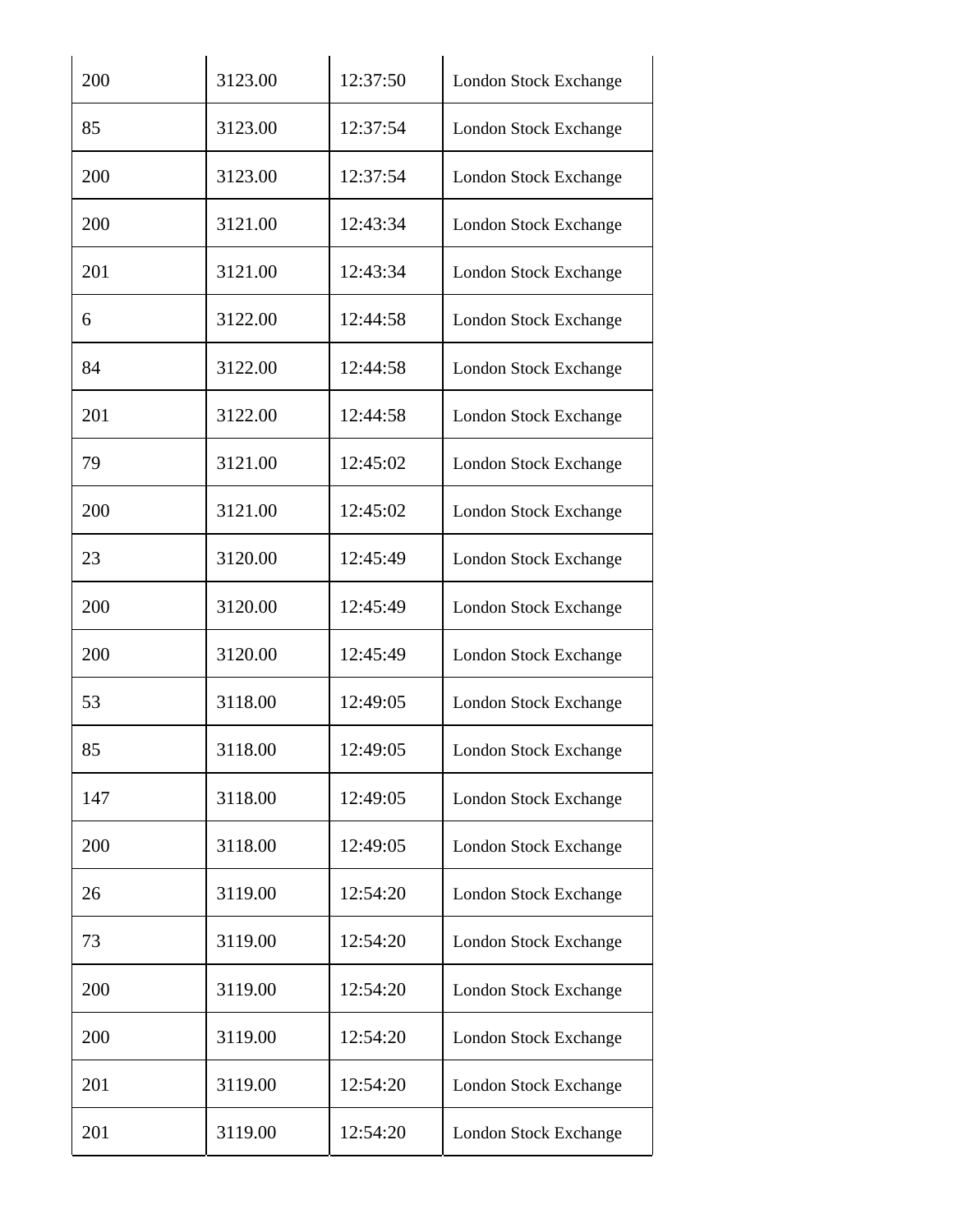| 65  | 3122.00 | 12:56:47 | London Stock Exchange        |
|-----|---------|----------|------------------------------|
| 65  | 3122.00 | 12:56:47 | <b>London Stock Exchange</b> |
| 136 | 3122.00 | 12:56:47 | <b>London Stock Exchange</b> |
| 201 | 3122.00 | 12:56:47 | <b>London Stock Exchange</b> |
| 20  | 3121.00 | 13:00:11 | <b>London Stock Exchange</b> |
| 80  | 3121.00 | 13:00:11 | <b>London Stock Exchange</b> |
| 105 | 3121.00 | 13:00:11 | <b>London Stock Exchange</b> |
| 180 | 3121.00 | 13:00:11 | <b>London Stock Exchange</b> |
| 198 | 3121.00 | 13:00:11 | <b>London Stock Exchange</b> |
| 201 | 3121.00 | 13:00:11 | <b>London Stock Exchange</b> |
| 9   | 3122.00 | 13:05:01 | <b>London Stock Exchange</b> |
| 201 | 3122.00 | 13:05:01 | London Stock Exchange        |
| 201 | 3122.00 | 13:05:01 | <b>London Stock Exchange</b> |
| 200 | 3122.00 | 13:07:10 | <b>London Stock Exchange</b> |
| 200 | 3122.00 | 13:07:10 | <b>London Stock Exchange</b> |
| 200 | 3122.00 | 13:07:10 | <b>London Stock Exchange</b> |
| 200 | 3122.00 | 13:07:10 | <b>London Stock Exchange</b> |
| 3   | 3122.00 | 13:07:49 | London Stock Exchange        |
| 24  | 3122.00 | 13:07:49 | <b>London Stock Exchange</b> |
| 88  | 3122.00 | 13:07:49 | <b>London Stock Exchange</b> |
| 200 | 3122.00 | 13:07:49 | <b>London Stock Exchange</b> |
| 200 | 3122.00 | 13:07:49 | <b>London Stock Exchange</b> |
| 11  | 3121.00 | 13:08:35 | <b>London Stock Exchange</b> |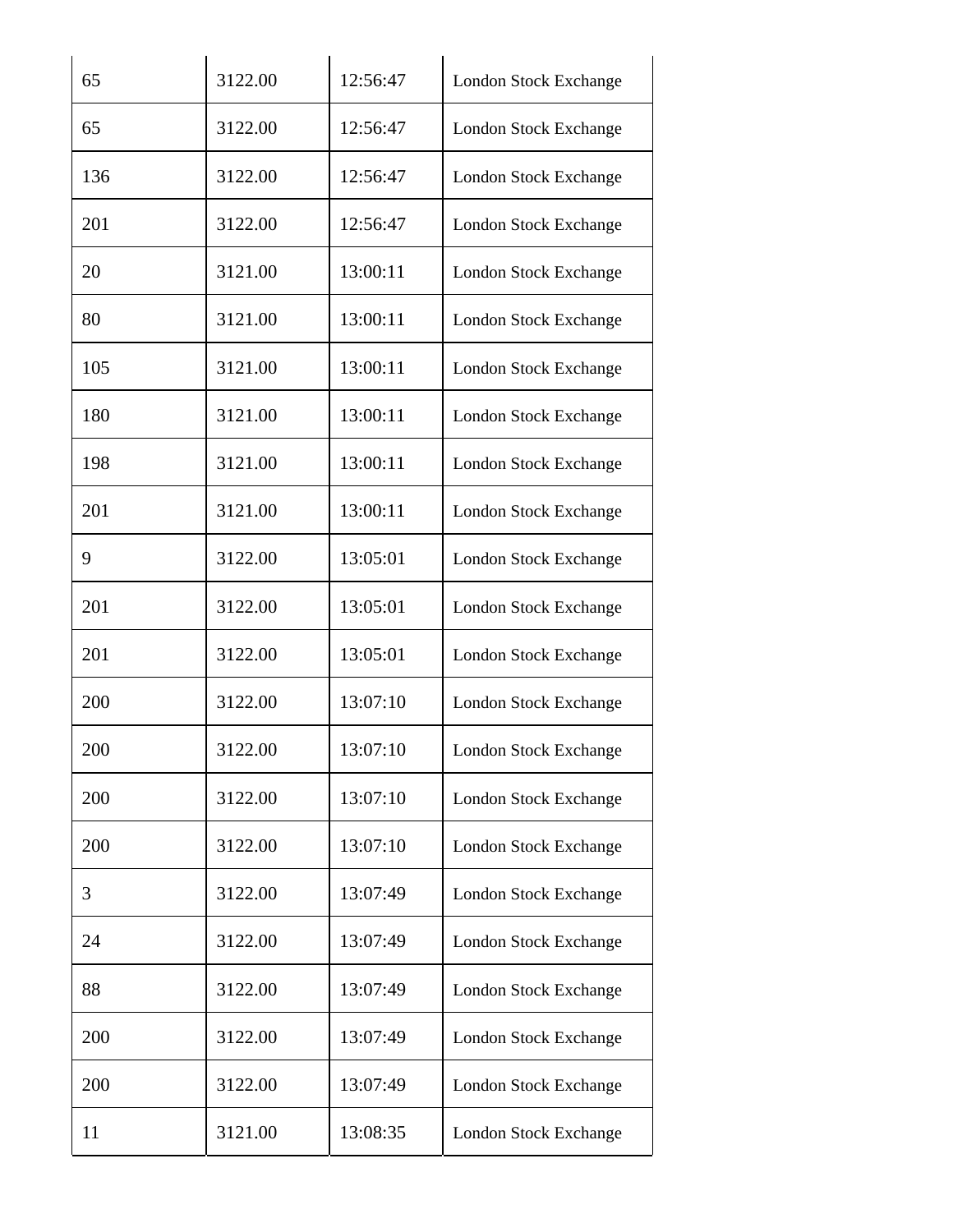| 190 | 3121.00 | 13:08:35 | <b>London Stock Exchange</b> |
|-----|---------|----------|------------------------------|
| 201 | 3121.00 | 13:08:35 | <b>London Stock Exchange</b> |
| 10  | 3121.00 | 13:09:45 | <b>London Stock Exchange</b> |
| 33  | 3121.00 | 13:11:12 | <b>London Stock Exchange</b> |
| 101 | 3121.00 | 13:11:12 | <b>London Stock Exchange</b> |
| 167 | 3121.00 | 13:11:12 | <b>London Stock Exchange</b> |
| 177 | 3121.00 | 13:11:12 | <b>London Stock Exchange</b> |
| 14  | 3120.00 | 13:15:30 | <b>London Stock Exchange</b> |
| 34  | 3120.00 | 13:15:30 | <b>London Stock Exchange</b> |
| 65  | 3120.00 | 13:15:30 | <b>London Stock Exchange</b> |
| 121 | 3120.00 | 13:15:30 | <b>London Stock Exchange</b> |
| 166 | 3120.00 | 13:16:05 | London Stock Exchange        |
| 200 | 3120.00 | 13:16:05 | <b>London Stock Exchange</b> |
| 38  | 3121.00 | 13:17:33 | <b>London Stock Exchange</b> |
| 65  | 3121.00 | 13:17:33 | <b>London Stock Exchange</b> |
| 200 | 3121.00 | 13:17:33 | <b>London Stock Exchange</b> |
| 200 | 3121.00 | 13:17:33 | <b>London Stock Exchange</b> |
| 49  | 3120.00 | 13:24:13 | <b>London Stock Exchange</b> |
| 52  | 3120.00 | 13:24:13 | <b>London Stock Exchange</b> |
| 55  | 3120.00 | 13:24:13 | <b>London Stock Exchange</b> |
| 57  | 3120.00 | 13:24:13 | <b>London Stock Exchange</b> |
| 100 | 3120.00 | 13:24:13 | <b>London Stock Exchange</b> |
| 100 | 3120.00 | 13:24:13 | <b>London Stock Exchange</b> |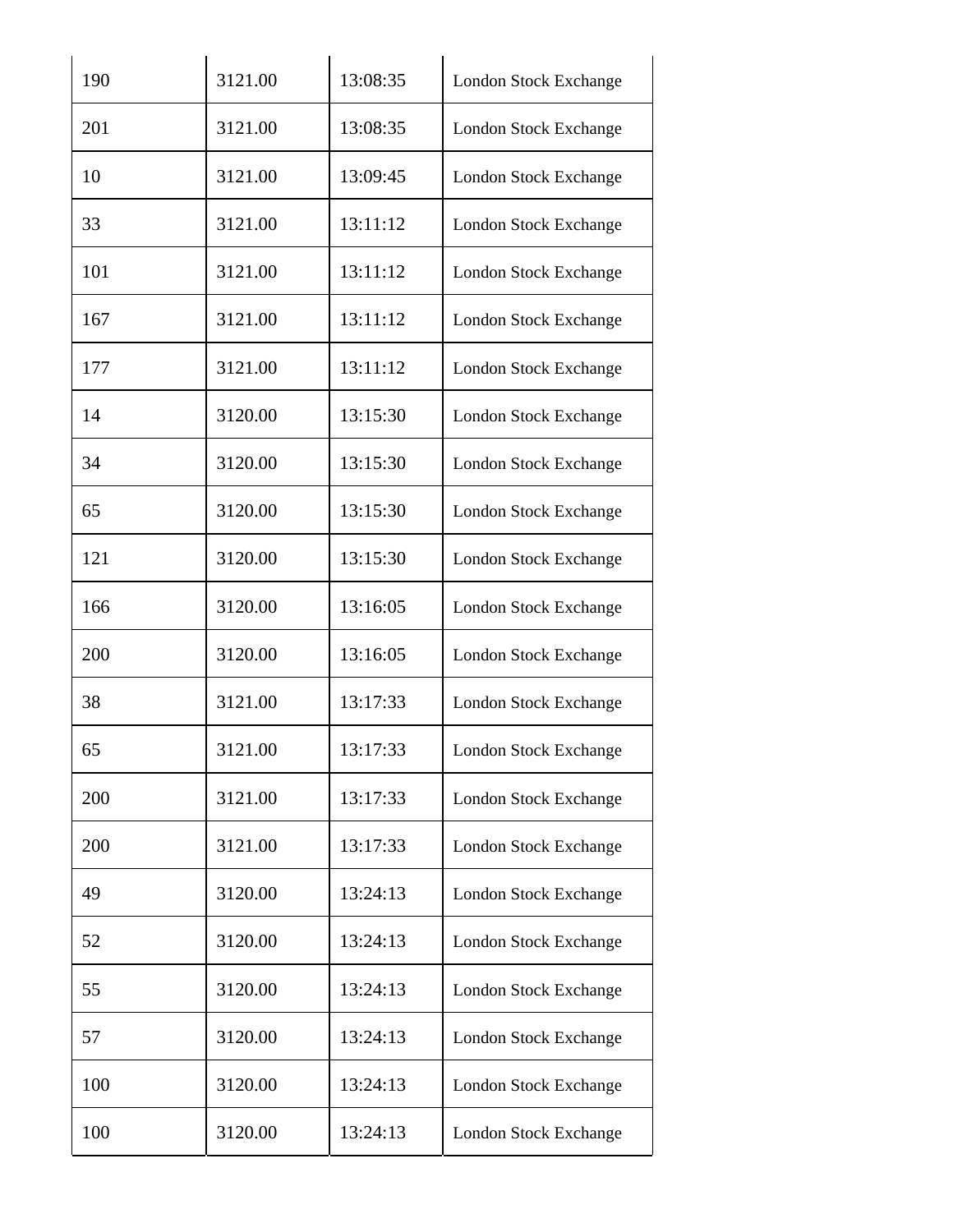| 115 | 3120.00 | 13:24:13 | <b>London Stock Exchange</b> |
|-----|---------|----------|------------------------------|
| 145 | 3120.00 | 13:24:13 | London Stock Exchange        |
| 200 | 3120.00 | 13:24:13 | <b>London Stock Exchange</b> |
| 200 | 3120.00 | 13:24:13 | <b>London Stock Exchange</b> |
| 83  | 3120.00 | 13:26:15 | <b>London Stock Exchange</b> |
| 200 | 3120.00 | 13:26:15 | London Stock Exchange        |
| 201 | 3120.00 | 13:26:15 | London Stock Exchange        |
| 200 | 3120.00 | 13:26:57 | <b>London Stock Exchange</b> |
| 200 | 3120.00 | 13:27:02 | <b>London Stock Exchange</b> |
| 58  | 3120.00 | 13:27:50 | London Stock Exchange        |
| 200 | 3118.00 | 13:29:11 | <b>London Stock Exchange</b> |
| 200 | 3118.00 | 13:29:58 | <b>London Stock Exchange</b> |
| 92  | 3118.00 | 13:29:59 | <b>London Stock Exchange</b> |
| 59  | 3120.00 | 13:32:38 | <b>London Stock Exchange</b> |
| 201 | 3120.00 | 13:32:38 | <b>London Stock Exchange</b> |
| 201 | 3120.00 | 13:32:38 | London Stock Exchange        |
| 28  | 3120.00 | 13:35:47 | <b>London Stock Exchange</b> |
| 28  | 3120.00 | 13:35:47 | <b>London Stock Exchange</b> |
| 29  | 3120.00 | 13:35:47 | <b>London Stock Exchange</b> |
| 41  | 3120.00 | 13:35:47 | <b>London Stock Exchange</b> |
| 172 | 3120.00 | 13:35:47 | <b>London Stock Exchange</b> |
| 200 | 3120.00 | 13:35:47 | <b>London Stock Exchange</b> |
| 201 | 3120.00 | 13:35:47 | <b>London Stock Exchange</b> |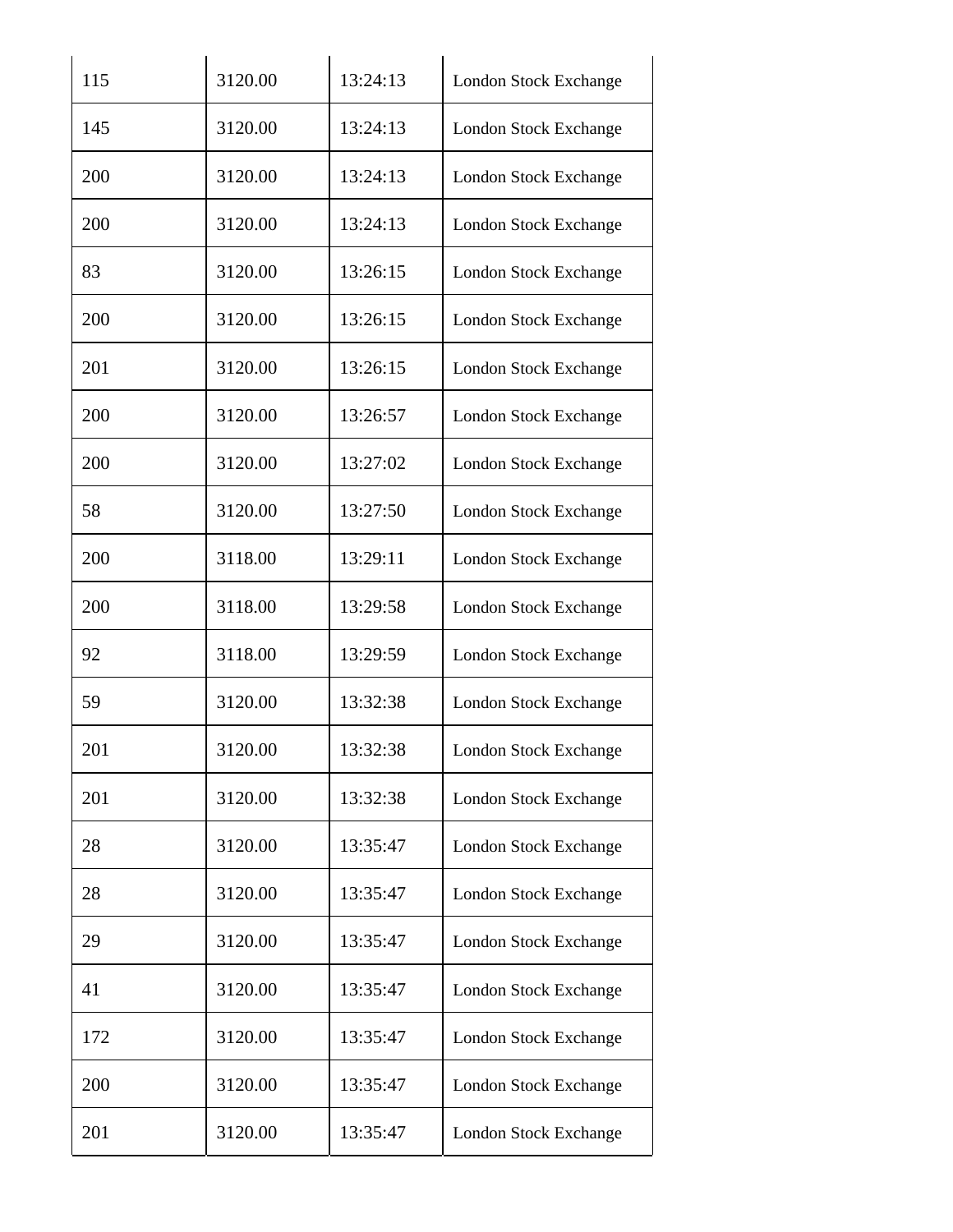| 201 | 3120.00 | 13:35:47 | London Stock Exchange        |
|-----|---------|----------|------------------------------|
| 27  | 3125.00 | 13:39:16 | <b>London Stock Exchange</b> |
| 31  | 3125.00 | 13:39:16 | <b>London Stock Exchange</b> |
| 39  | 3125.00 | 13:39:16 | <b>London Stock Exchange</b> |
| 40  | 3125.00 | 13:39:16 | London Stock Exchange        |
| 48  | 3125.00 | 13:39:16 | <b>London Stock Exchange</b> |
| 152 | 3125.00 | 13:39:16 | <b>London Stock Exchange</b> |
| 161 | 3125.00 | 13:39:16 | <b>London Stock Exchange</b> |
| 161 | 3125.00 | 13:39:16 | <b>London Stock Exchange</b> |
| 201 | 3125.00 | 13:39:16 | <b>London Stock Exchange</b> |
| 104 | 3121.00 | 13:39:52 | <b>London Stock Exchange</b> |
| 200 | 3121.00 | 13:39:52 | London Stock Exchange        |
| 177 | 3121.00 | 13:40:24 | <b>London Stock Exchange</b> |
| 9   | 3128.00 | 13:42:21 | <b>London Stock Exchange</b> |
| 95  | 3128.00 | 13:42:21 | <b>London Stock Exchange</b> |
| 200 | 3128.00 | 13:42:21 | <b>London Stock Exchange</b> |
| 200 | 3128.00 | 13:42:21 | <b>London Stock Exchange</b> |
| 201 | 3128.00 | 13:42:21 | <b>London Stock Exchange</b> |
| 201 | 3128.00 | 13:42:21 | <b>London Stock Exchange</b> |
| 26  | 3129.00 | 13:43:48 | <b>London Stock Exchange</b> |
| 87  | 3129.00 | 13:43:48 | <b>London Stock Exchange</b> |
| 113 | 3129.00 | 13:43:48 | <b>London Stock Exchange</b> |
| 200 | 3129.00 | 13:43:48 | <b>London Stock Exchange</b> |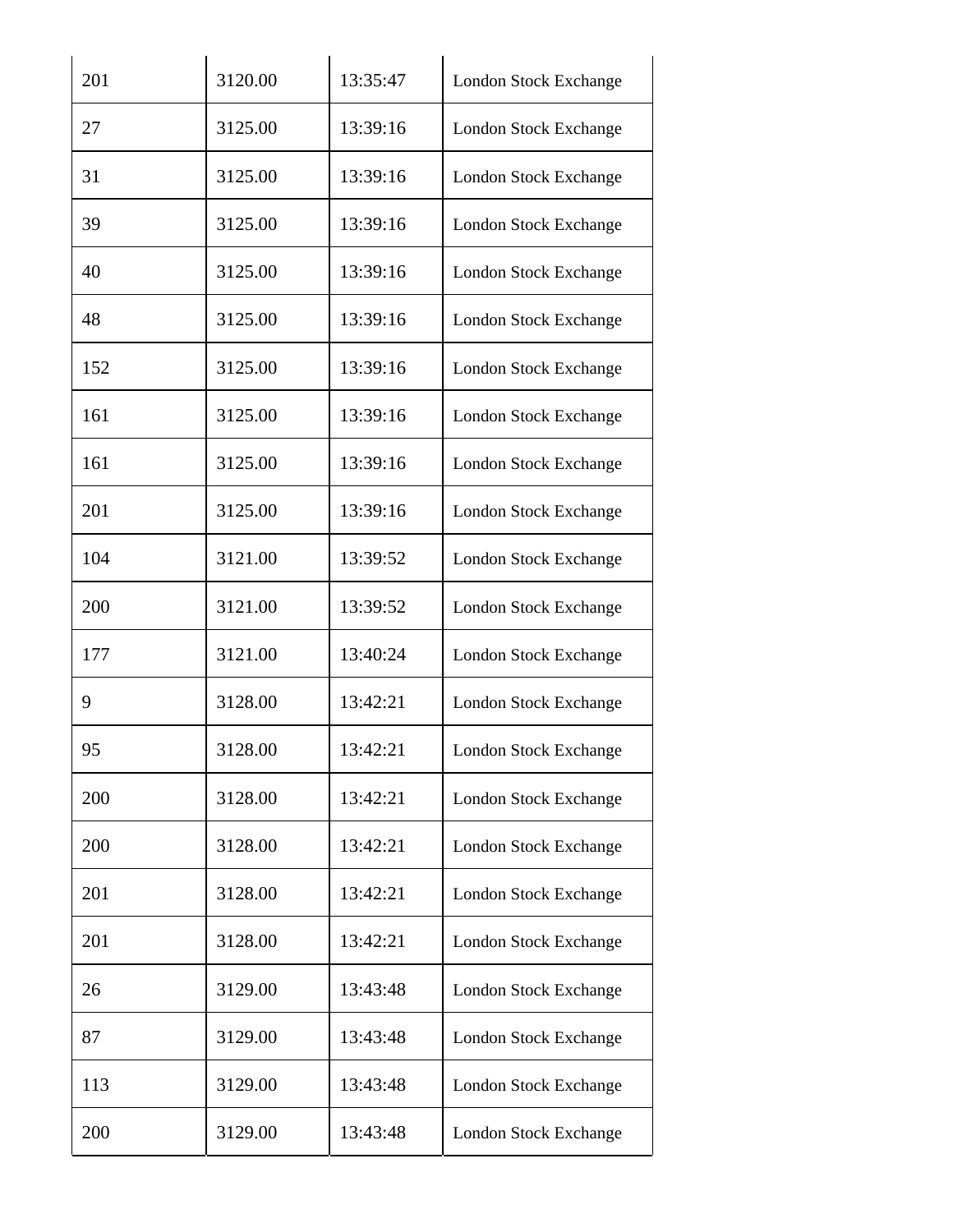| 48  | 3129.00 | 13:43:54 | London Stock Exchange        |
|-----|---------|----------|------------------------------|
| 27  | 3130.00 | 13:45:25 | <b>London Stock Exchange</b> |
| 174 | 3130.00 | 13:45:25 | <b>London Stock Exchange</b> |
| 201 | 3130.00 | 13:45:25 | <b>London Stock Exchange</b> |
| 21  | 3130.00 | 13:45:39 | <b>London Stock Exchange</b> |
| 22  | 3130.00 | 13:45:39 | <b>London Stock Exchange</b> |
| 200 | 3130.00 | 13:45:39 | <b>London Stock Exchange</b> |
| 248 | 3130.00 | 13:45:39 | <b>London Stock Exchange</b> |
| 50  | 3129.00 | 13:47:42 | <b>London Stock Exchange</b> |
| 73  | 3129.00 | 13:47:42 | <b>London Stock Exchange</b> |
| 100 | 3129.00 | 13:47:42 | <b>London Stock Exchange</b> |
| 269 | 3129.00 | 13:47:42 | London Stock Exchange        |
| 98  | 3130.00 | 13:49:42 | <b>London Stock Exchange</b> |
| 100 | 3130.00 | 13:49:42 | <b>London Stock Exchange</b> |
| 154 | 3130.00 | 13:49:42 | <b>London Stock Exchange</b> |
| 60  | 3130.00 | 13:52:43 | <b>London Stock Exchange</b> |
| 76  | 3130.00 | 13:52:43 | London Stock Exchange        |
| 200 | 3130.00 | 13:52:43 | <b>London Stock Exchange</b> |
| 200 | 3130.00 | 13:52:43 | <b>London Stock Exchange</b> |
| 158 | 3130.00 | 13:53:04 | <b>London Stock Exchange</b> |
| 197 | 3130.00 | 13:53:04 | <b>London Stock Exchange</b> |
| 201 | 3130.00 | 13:54:36 | <b>London Stock Exchange</b> |
| 66  | 3130.00 | 13:55:00 | <b>London Stock Exchange</b> |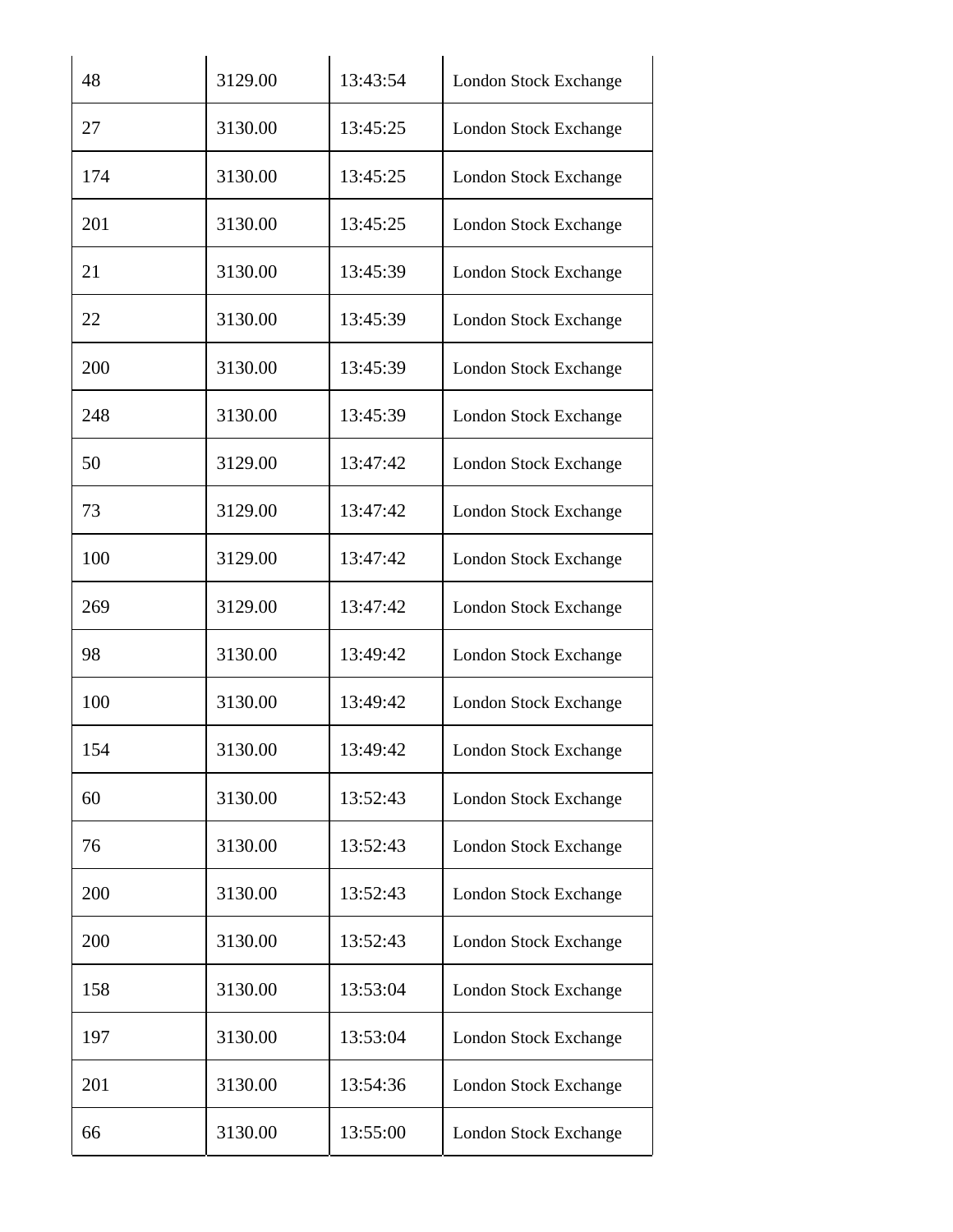| 201 | 3130.00 | 13:55:00 | <b>London Stock Exchange</b> |
|-----|---------|----------|------------------------------|
| 200 | 3129.00 | 13:55:10 | <b>London Stock Exchange</b> |
| 200 | 3129.00 | 13:56:47 | <b>London Stock Exchange</b> |
| 200 | 3129.00 | 13:56:47 | <b>London Stock Exchange</b> |
| 32  | 3129.00 | 13:56:51 | <b>London Stock Exchange</b> |
| 71  | 3129.00 | 13:56:51 | London Stock Exchange        |
| 109 | 3129.00 | 13:56:57 | London Stock Exchange        |
| 1   | 3129.00 | 13:58:01 | <b>London Stock Exchange</b> |
| 15  | 3129.00 | 13:58:01 | <b>London Stock Exchange</b> |
| 27  | 3129.00 | 13:58:01 | London Stock Exchange        |
| 200 | 3129.00 | 13:58:01 | <b>London Stock Exchange</b> |
| 201 | 3129.00 | 13:58:01 | <b>London Stock Exchange</b> |
| 193 | 3129.00 | 14:00:08 | <b>London Stock Exchange</b> |
| 200 | 3129.00 | 14:00:08 | <b>London Stock Exchange</b> |
| 13  | 3128.00 | 14:00:15 | <b>London Stock Exchange</b> |
| 187 | 3128.00 | 14:00:17 | <b>London Stock Exchange</b> |
| 8   | 3128.00 | 14:01:53 | <b>London Stock Exchange</b> |
| 26  | 3128.00 | 14:01:53 | <b>London Stock Exchange</b> |
| 39  | 3128.00 | 14:01:53 | <b>London Stock Exchange</b> |
| 65  | 3128.00 | 14:01:53 | <b>London Stock Exchange</b> |
| 72  | 3128.00 | 14:01:53 | <b>London Stock Exchange</b> |
| 94  | 3128.00 | 14:01:53 | <b>London Stock Exchange</b> |
| 200 | 3128.00 | 14:01:53 | <b>London Stock Exchange</b> |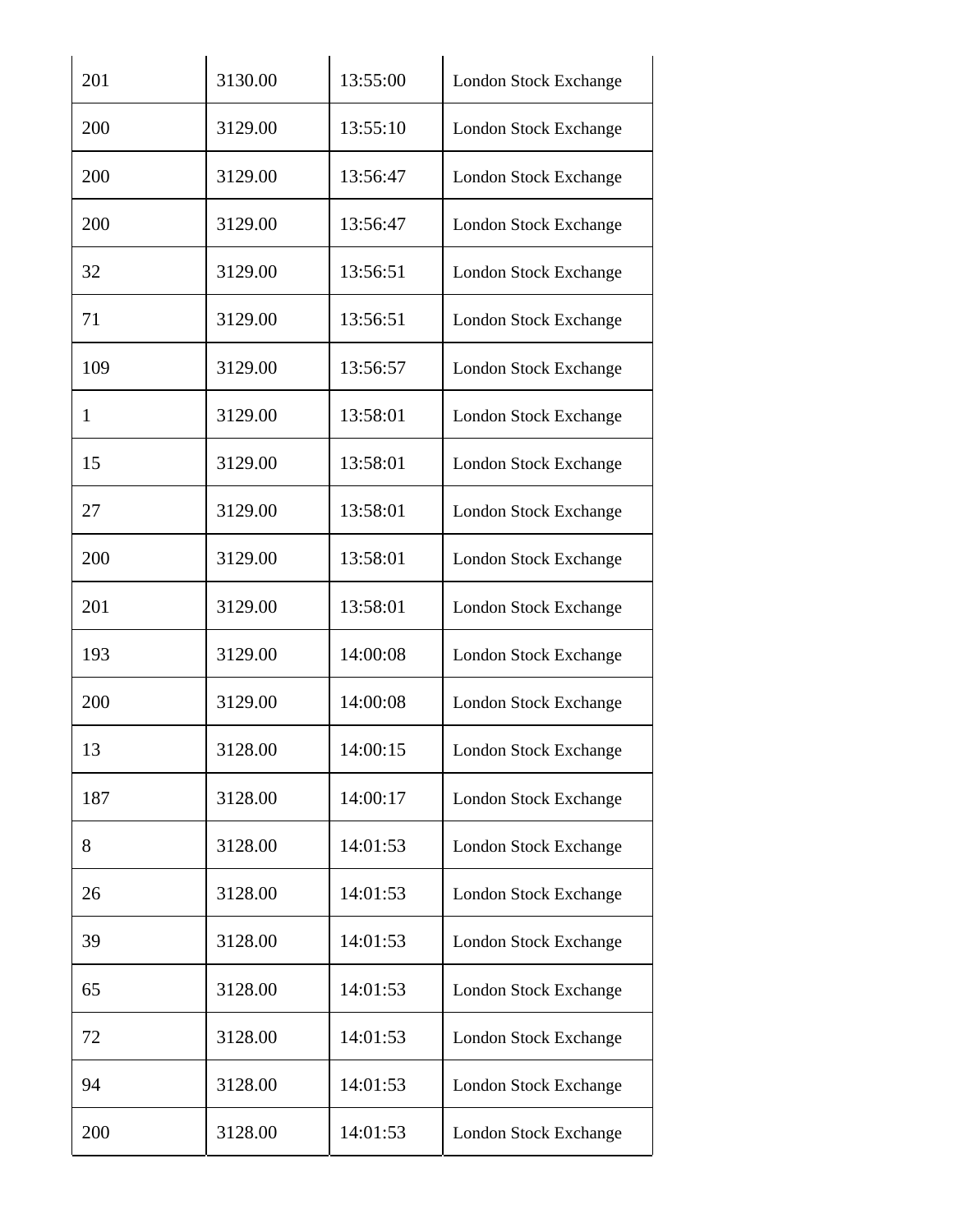| 200 | 3128.00 | 14:01:53 | <b>London Stock Exchange</b> |
|-----|---------|----------|------------------------------|
| 86  | 3127.00 | 14:01:55 | <b>London Stock Exchange</b> |
| 200 | 3127.00 | 14:01:55 | <b>London Stock Exchange</b> |
| 160 | 3127.00 | 14:02:03 | London Stock Exchange        |
| 200 | 3125.00 | 14:02:31 | <b>London Stock Exchange</b> |
| 3   | 3125.00 | 14:02:32 | <b>London Stock Exchange</b> |
| 58  | 3125.00 | 14:02:32 | <b>London Stock Exchange</b> |
| 200 | 3125.00 | 14:02:32 | London Stock Exchange        |
| 200 | 3125.00 | 14:04:58 | <b>London Stock Exchange</b> |
| 18  | 3125.00 | 14:05:05 | <b>London Stock Exchange</b> |
| 200 | 3125.00 | 14:05:05 | <b>London Stock Exchange</b> |
| 198 | 3125.00 | 14:05:32 | London Stock Exchange        |
| 201 | 3125.00 | 14:05:32 | <b>London Stock Exchange</b> |
| 11  | 3129.00 | 14:10:39 | <b>London Stock Exchange</b> |
| 22  | 3129.00 | 14:10:39 | <b>London Stock Exchange</b> |
| 43  | 3129.00 | 14:10:39 | <b>London Stock Exchange</b> |
| 80  | 3129.00 | 14:10:39 | London Stock Exchange        |
| 121 | 3129.00 | 14:10:39 | <b>London Stock Exchange</b> |
| 200 | 3129.00 | 14:10:39 | <b>London Stock Exchange</b> |
| 200 | 3129.00 | 14:10:39 | <b>London Stock Exchange</b> |
| 201 | 3129.00 | 14:10:39 | <b>London Stock Exchange</b> |
| 201 | 3129.00 | 14:10:39 | <b>London Stock Exchange</b> |
| 201 | 3129.00 | 14:10:39 | <b>London Stock Exchange</b> |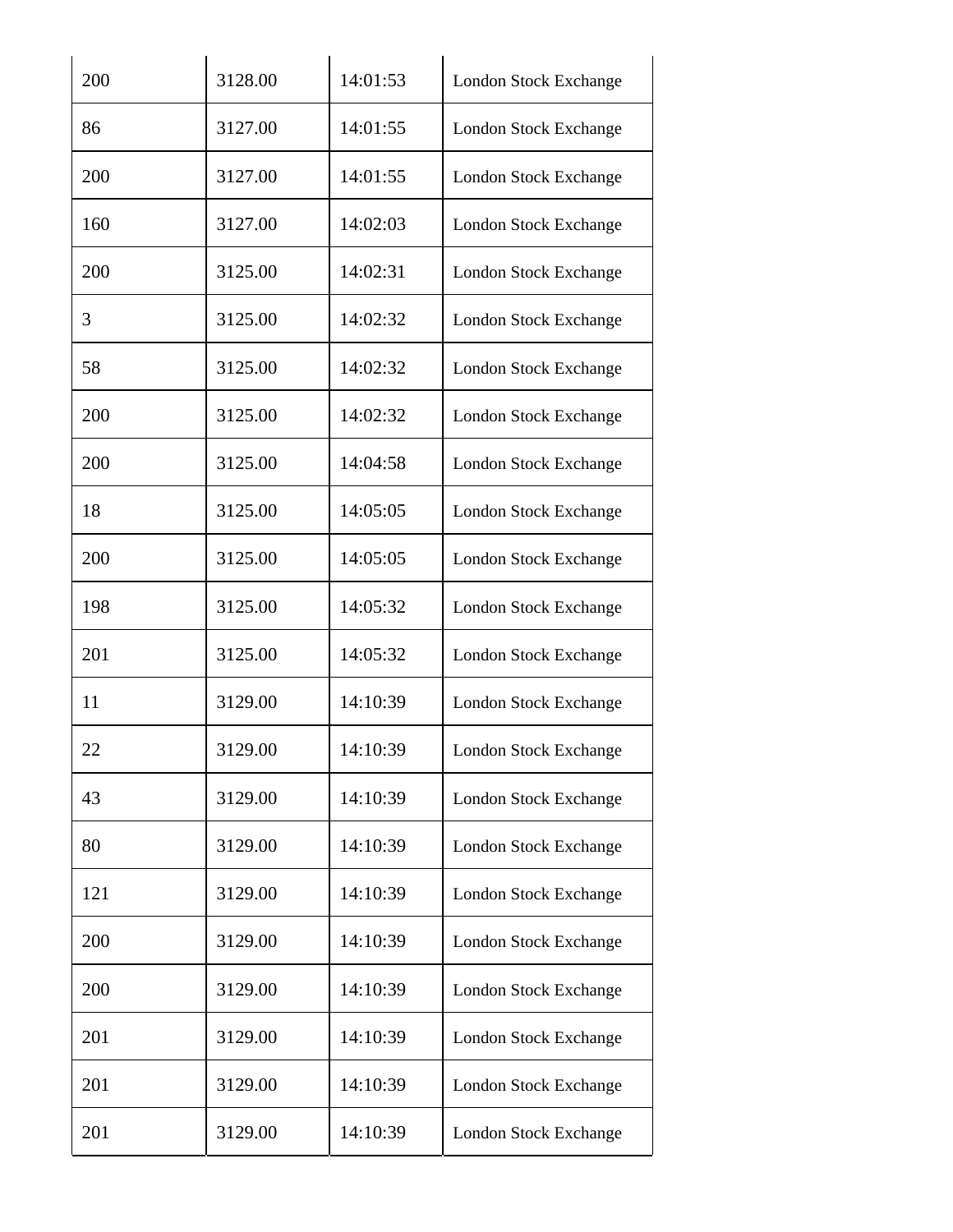| 98  | 3128.00 | 14:10:40 | <b>London Stock Exchange</b> |
|-----|---------|----------|------------------------------|
| 200 | 3128.00 | 14:10:40 | London Stock Exchange        |
| 200 | 3128.00 | 14:10:40 | <b>London Stock Exchange</b> |
| 20  | 3125.00 | 14:12:20 | <b>London Stock Exchange</b> |
| 22  | 3125.00 | 14:12:20 | <b>London Stock Exchange</b> |
| 22  | 3125.00 | 14:12:20 | <b>London Stock Exchange</b> |
| 24  | 3125.00 | 14:12:20 | <b>London Stock Exchange</b> |
| 25  | 3125.00 | 14:12:20 | <b>London Stock Exchange</b> |
| 69  | 3125.00 | 14:12:20 | <b>London Stock Exchange</b> |
| 131 | 3125.00 | 14:12:20 | London Stock Exchange        |
| 158 | 3125.00 | 14:12:20 | <b>London Stock Exchange</b> |
| 179 | 3125.00 | 14:12:20 | London Stock Exchange        |
| 201 | 3125.00 | 14:12:20 | <b>London Stock Exchange</b> |
| 74  | 3124.00 | 14:14:59 | <b>London Stock Exchange</b> |
| 92  | 3124.00 | 14:14:59 | London Stock Exchange        |
| 194 | 3124.00 | 14:14:59 | London Stock Exchange        |
| 200 | 3124.00 | 14:14:59 | <b>London Stock Exchange</b> |
| 200 | 3124.00 | 14:14:59 | <b>London Stock Exchange</b> |
| 200 | 3124.00 | 14:14:59 | London Stock Exchange        |
| 201 | 3124.00 | 14:14:59 | London Stock Exchange        |
| 201 | 3124.00 | 14:14:59 | <b>London Stock Exchange</b> |
| 11  | 3126.00 | 14:16:52 | <b>London Stock Exchange</b> |
| 16  | 3126.00 | 14:16:52 | <b>London Stock Exchange</b> |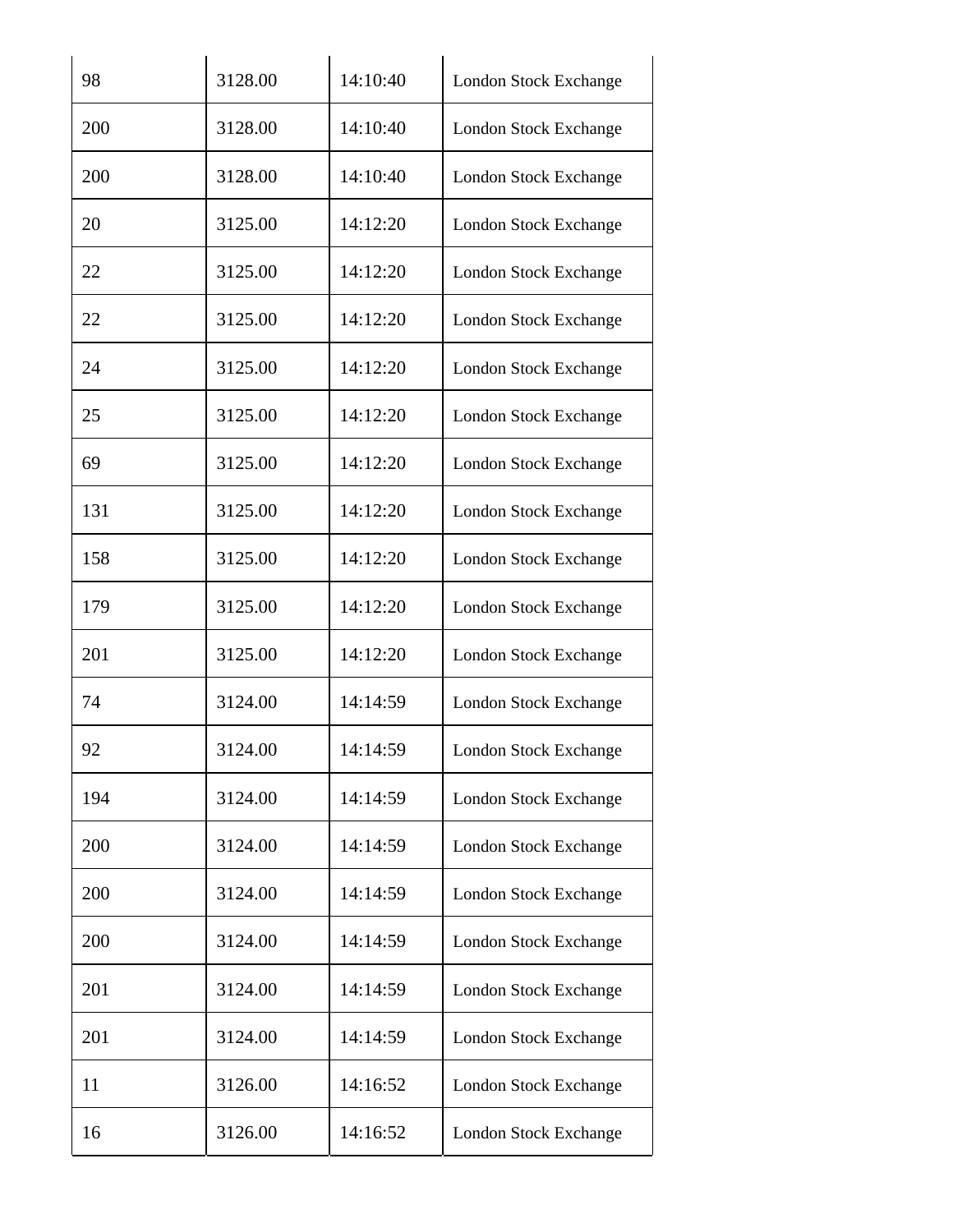| 28  | 3126.00 | 14:16:52 | <b>London Stock Exchange</b> |
|-----|---------|----------|------------------------------|
| 36  | 3126.00 | 14:16:52 | <b>London Stock Exchange</b> |
| 61  | 3126.00 | 14:16:52 | <b>London Stock Exchange</b> |
| 83  | 3126.00 | 14:16:52 | <b>London Stock Exchange</b> |
| 92  | 3126.00 | 14:16:52 | London Stock Exchange        |
| 93  | 3126.00 | 14:16:52 | <b>London Stock Exchange</b> |
| 108 | 3126.00 | 14:16:52 | <b>London Stock Exchange</b> |
| 117 | 3126.00 | 14:16:52 | <b>London Stock Exchange</b> |
| 189 | 3126.00 | 14:16:52 | <b>London Stock Exchange</b> |
| 200 | 3126.00 | 14:16:52 | <b>London Stock Exchange</b> |
| 201 | 3126.00 | 14:16:52 | <b>London Stock Exchange</b> |
| 201 | 3126.00 | 14:16:52 | <b>London Stock Exchange</b> |
| 24  | 3122.00 | 14:17:30 | <b>London Stock Exchange</b> |
| 176 | 3122.00 | 14:17:30 | <b>London Stock Exchange</b> |
| 281 | 3122.00 | 14:17:30 | <b>London Stock Exchange</b> |
| 61  | 3119.00 | 14:19:25 | London Stock Exchange        |
| 200 | 3119.00 | 14:19:25 | <b>London Stock Exchange</b> |
| 200 | 3119.00 | 14:19:25 | <b>London Stock Exchange</b> |
| 83  | 3119.00 | 14:20:17 | London Stock Exchange        |
| 200 | 3119.00 | 14:20:17 | <b>London Stock Exchange</b> |
| 200 | 3119.00 | 14:20:17 | <b>London Stock Exchange</b> |
| 201 | 3118.00 | 14:20:17 | <b>London Stock Exchange</b> |
| 201 | 3118.00 | 14:20:17 | <b>London Stock Exchange</b> |